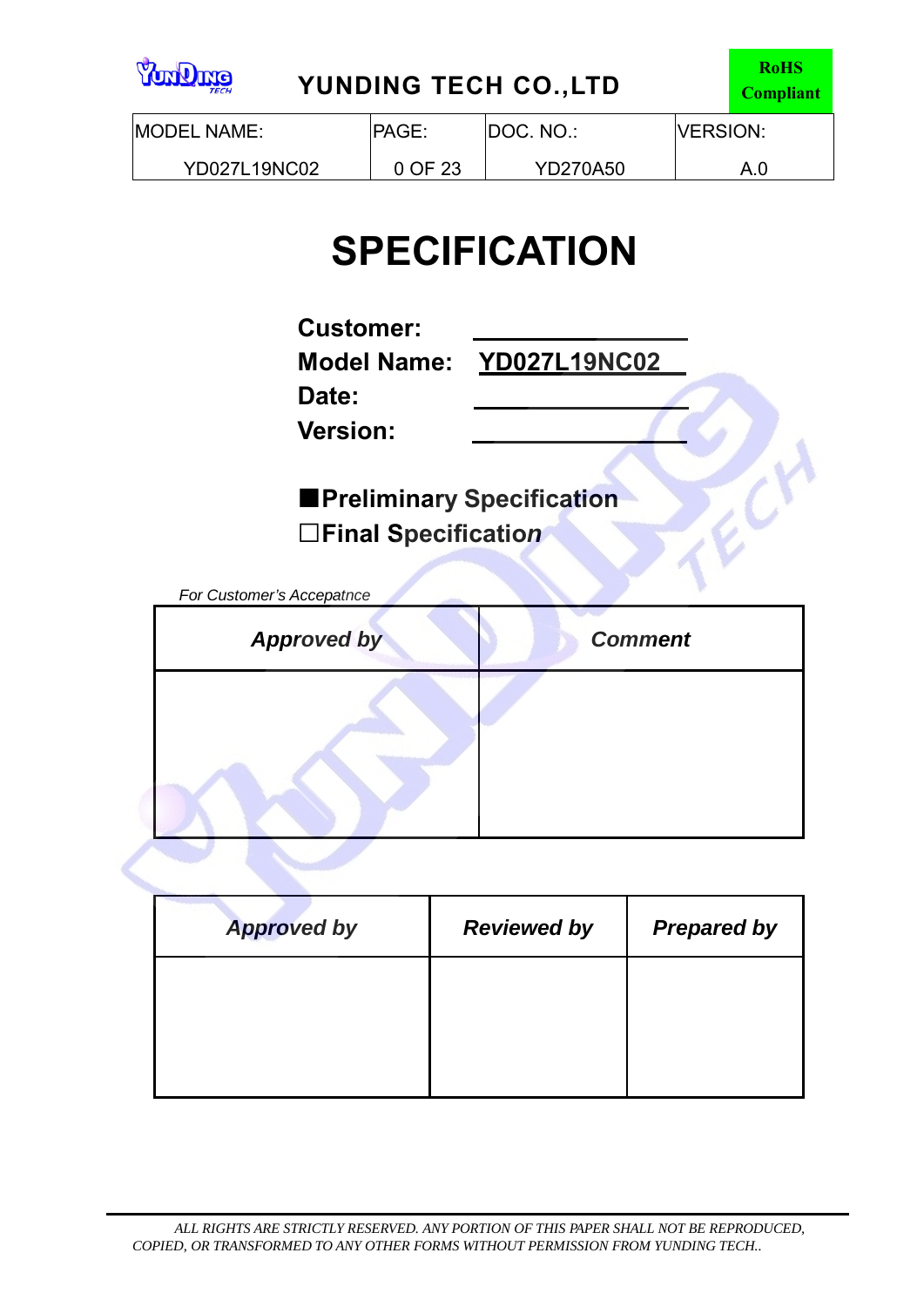| <b>Standard</b><br>YUNDING TECH CO., LTD<br><b>TECH</b> | <b>RoHS</b><br><b>Compliant</b>                 |                 |  |     |
|---------------------------------------------------------|-------------------------------------------------|-----------------|--|-----|
| <b>IMODEL NAME:</b>                                     | IDOC. NO.:<br><b>IPAGE:</b><br><b>IVERSION:</b> |                 |  |     |
| YD027L19NC02                                            | 1 OF 23                                         | <b>YD270A50</b> |  | A.O |

# **REVISION RECORD**

| NO      | <b>DATE</b> | <b>CONTENTS</b>      | <b>REMARKS</b> |
|---------|-------------|----------------------|----------------|
| $1.0\,$ | 2014-09-03  | <b>First Release</b> |                |
|         |             |                      |                |
|         |             |                      |                |
|         |             |                      |                |
|         |             |                      |                |
|         |             |                      |                |
|         |             |                      |                |
|         |             |                      |                |
|         |             |                      |                |
|         |             |                      |                |
|         |             |                      |                |
|         |             |                      |                |
|         |             |                      |                |
|         |             |                      |                |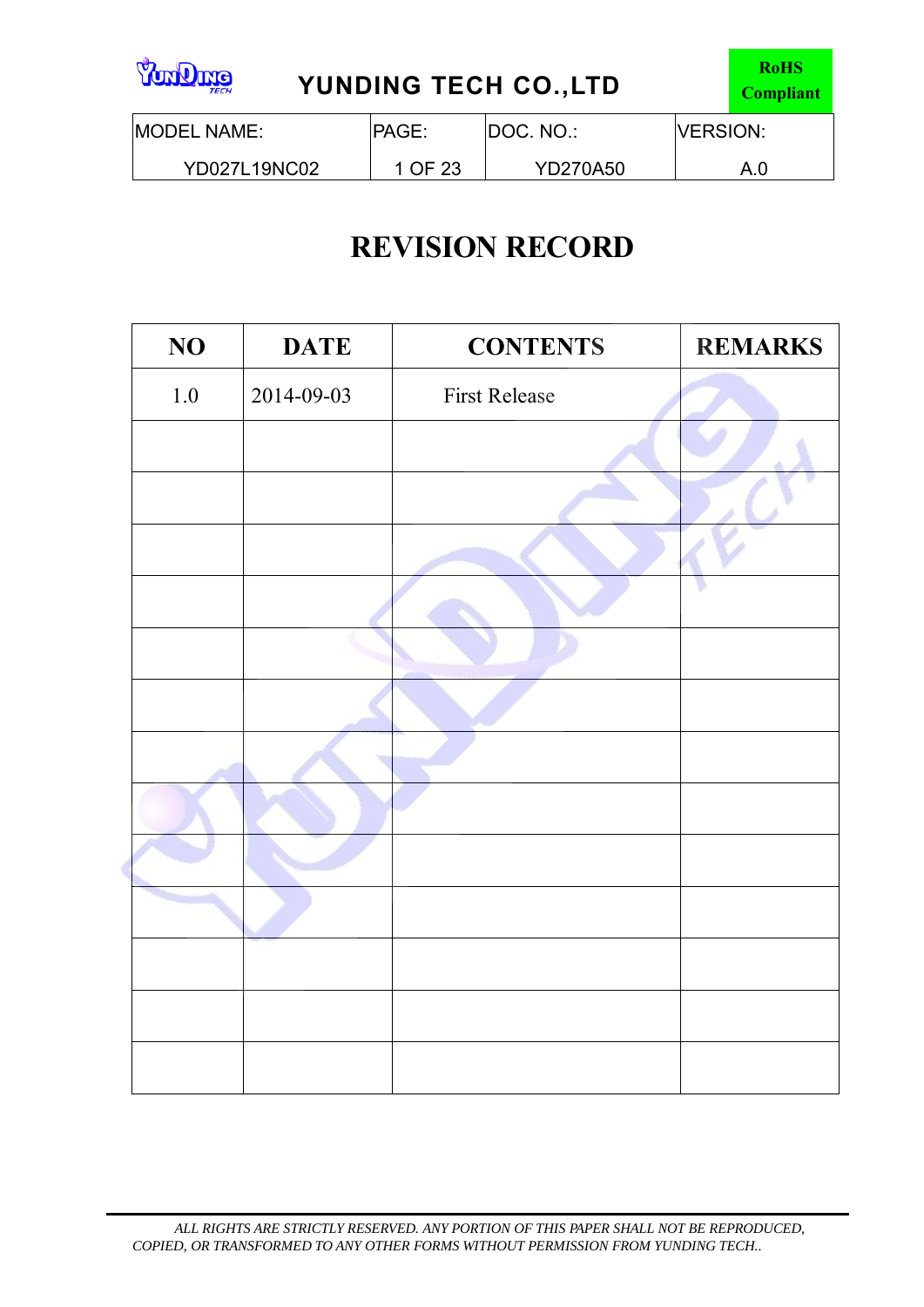| <b>Standard</b><br><b>YUNDING TECH CO., LTD</b><br><b>TECH</b> |                  |                 |  |     |  |  |
|----------------------------------------------------------------|------------------|-----------------|--|-----|--|--|
| <b>IMODEL NAME:</b>                                            | <b>IVERSION:</b> |                 |  |     |  |  |
| <b>YD027L19NC02</b>                                            | 2 OF 23          | <b>YD270A50</b> |  | A.0 |  |  |

# **TABLE OF CONTENT**

- GENERAL SPECIFICATIONS
- ABSOLUTE MAXIMUM RATINGS
- ELECTRICAL CHARACTERISTICS
- **BACKLIGHT CHARACTERISTICS**
- **DIMENSIONAL DRAWING**
- **INTERFACE PIN CONNECTIONS**
- **ELECTRO-OPTICAL CHARACTERISTICS** 
	- INSPECTION CRITERIA
- RELIABILITY
- **PRECAUTIONS FOR USING LCD MODULE**
- USING LCD MODULES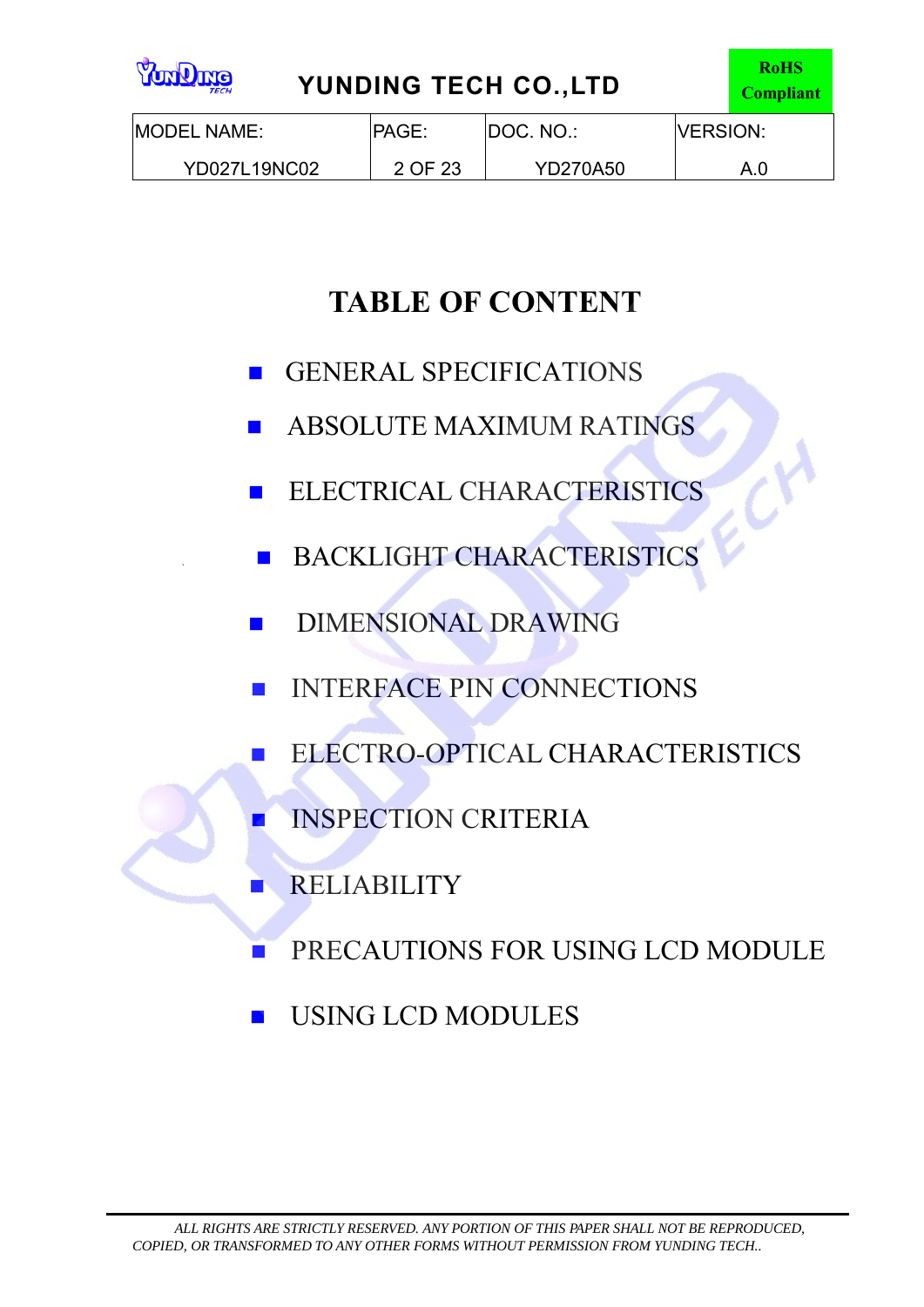| <b>emQrad</b><br>YUNDING TECH CO., LTD<br><b>TECH</b> |                                                |                 |  |     |  |  |
|-------------------------------------------------------|------------------------------------------------|-----------------|--|-----|--|--|
| <b>IMODEL NAME:</b>                                   | IDOC. NO.:<br><b>IVERSION:</b><br><b>PAGE:</b> |                 |  |     |  |  |
| YD027L19NC02                                          | 3 OF 23                                        | <b>YD270A50</b> |  | A.0 |  |  |

### **1.0 GENERAL SPECIFICATIONS**

**YD027L19NC02 is a color active matrix LCD module incorporating amorphous silicon TFT (Thin Film Transistor). It is composed of a color TFT-LCD panel, driver IC, FPC and a back light unit. The module display area contains 960**×**240 dots and can display up to 262K colors. This product accords with RoHS environmental criterion.**

| <b>Item</b>                            | <b>Contents</b>           | Unit     |
|----------------------------------------|---------------------------|----------|
| LCD Type                               | <b>TFT TRANSMISSIVE</b>   |          |
| Viewing direction                      | 12:00                     | O' Clock |
| Module outline $(W \times H \times D)$ | 39.10×68.15×2.76          | mm       |
| Active area $(W \times H)$             | 33.06×58.8                | mm       |
| Number of $Dots(HxV)$                  | 960×240                   |          |
| Pixel Pitch(HxV)                       | $0.06125 \times 0.13775$  | mm       |
| Driver IC                              | ILI8961                   |          |
| <b>Backlight Type</b>                  | <b>LED</b>                |          |
| <b>Interface Type</b>                  | <b>8bit RGB</b> interface |          |
| Input voltage                          | 3.3                       |          |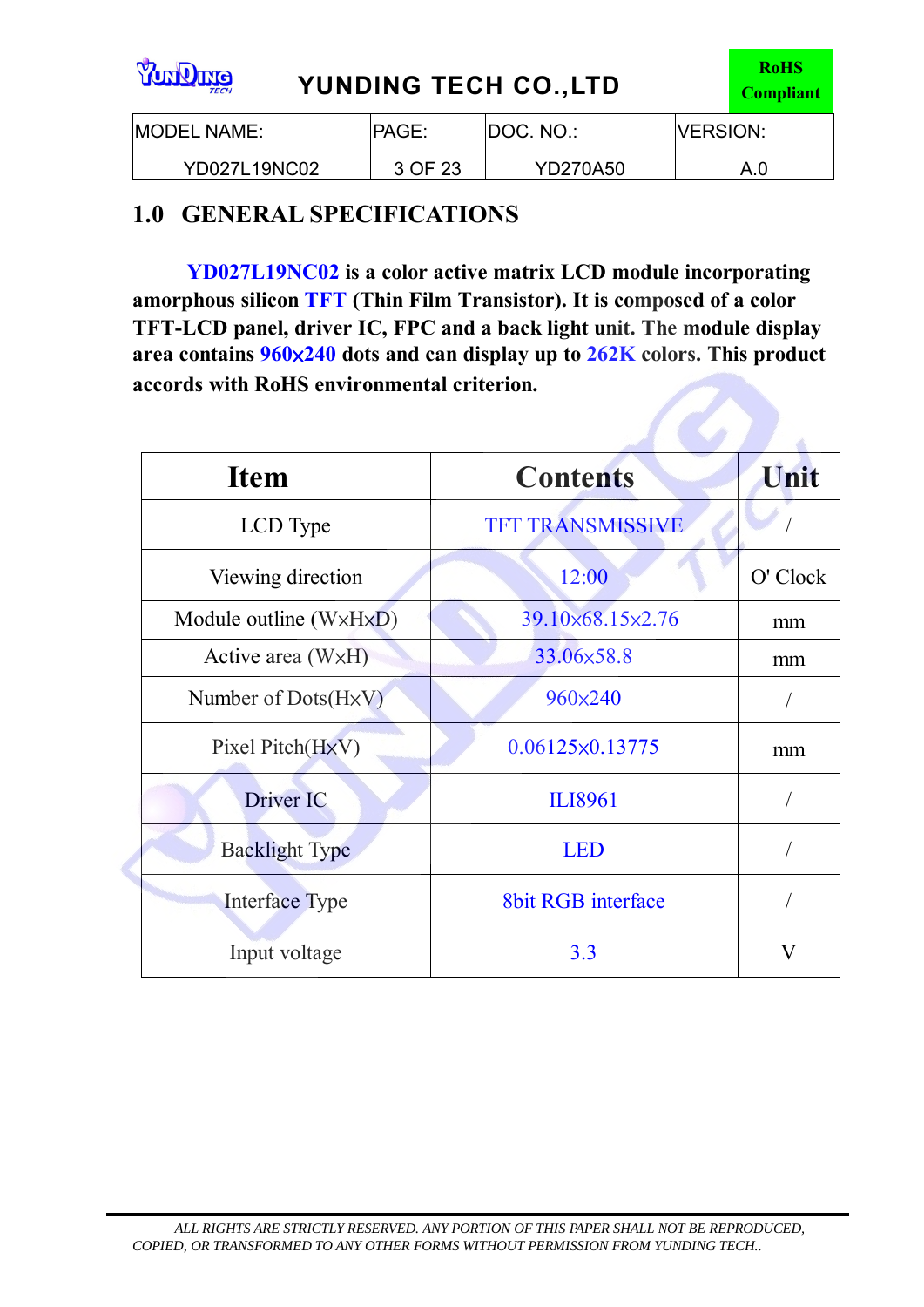| <b>emQno<sup>o</sup></b><br><b>YUNDING TECH CO., LTD</b><br><b>TECH</b> | <b>RoHS</b><br><b>Compliant</b>                |  |  |  |  |  |
|-------------------------------------------------------------------------|------------------------------------------------|--|--|--|--|--|
| MODEL NAME:                                                             | IDOC. NO.:<br><b>IVERSION:</b><br><b>PAGE:</b> |  |  |  |  |  |
| YD027L19NC02                                                            | 4 OF 23<br><b>YD270A50</b><br>A.0              |  |  |  |  |  |

### **2.0 ABSOLUTE MAXIMUM RATINGS**

| <b>Parameter</b>         | <b>Symbol</b> | Min    | Max                 | Unit           |
|--------------------------|---------------|--------|---------------------|----------------|
| Supply voltage for logic | Vcc1, Vcc2    | $-0.3$ | 4.6                 | V              |
| Input voltage            | Vin           | $-0.3$ | $VCC + 0.3$         | V              |
| Operating temperatur     | Top           | $-20$  | 70                  | °C             |
| Storage temperature      | <b>Tst</b>    | $-30$  | 80                  | $^{\circ}$ C   |
| Humidity                 | <b>RH</b>     |        | $90\%$ (Max $60C$ ) | R <sub>H</sub> |

### **3.0 ELECTRICAL CHARACTERISTICS**

| <b>Parameter</b>         | <b>Symbol</b> | Min       | <b>Typ</b> | <b>Max</b> | Unit |
|--------------------------|---------------|-----------|------------|------------|------|
| Supply voltage for logic | Vcc - Vss     | 2.6       | 2.8        | 3.3        | V    |
| Input Current            | Idd           |           | 9.94       | 14.91      | mA   |
| Input voltage 'H' level  | Vih           | $0.8$ Vcc |            | <b>Vcc</b> | V    |
| Input voltage 'L' level  | Vil           | $-0.3$    | 0          | $0.2$ Vcc  | V    |
| Output voltage 'H' level | Voh           | $0.8$ Vcc |            | <b>Vcc</b> | V    |
| Output voltage 'L' level | Vol           |           | 0          | $0.2$ Vcc  | V    |

# **4.0 BACKLIGHT CHARACTERISTICS**

| <b>Item</b>             | <b>Symbol</b> | Min | Typ           | <b>Max</b>    | Unit  | <b>Condition</b> |
|-------------------------|---------------|-----|---------------|---------------|-------|------------------|
| Forward voltage         | Vf            | 9.3 | 9.6           | 9.9           | V     | --               |
| Luminance<br><b>LCM</b> | $L\nu$        | $-$ | <b>220</b>    | $\sim$ $\sim$ | cd/m2 | $If=15mA$        |
| Number of LED           | $- -$         |     | 3             |               | Piece | --               |
| Connection mode         | P             |     | <b>Serial</b> |               | $- -$ | --               |

Using condition: constant current driving method If=  $15 \text{ mA}$ (+/-10%)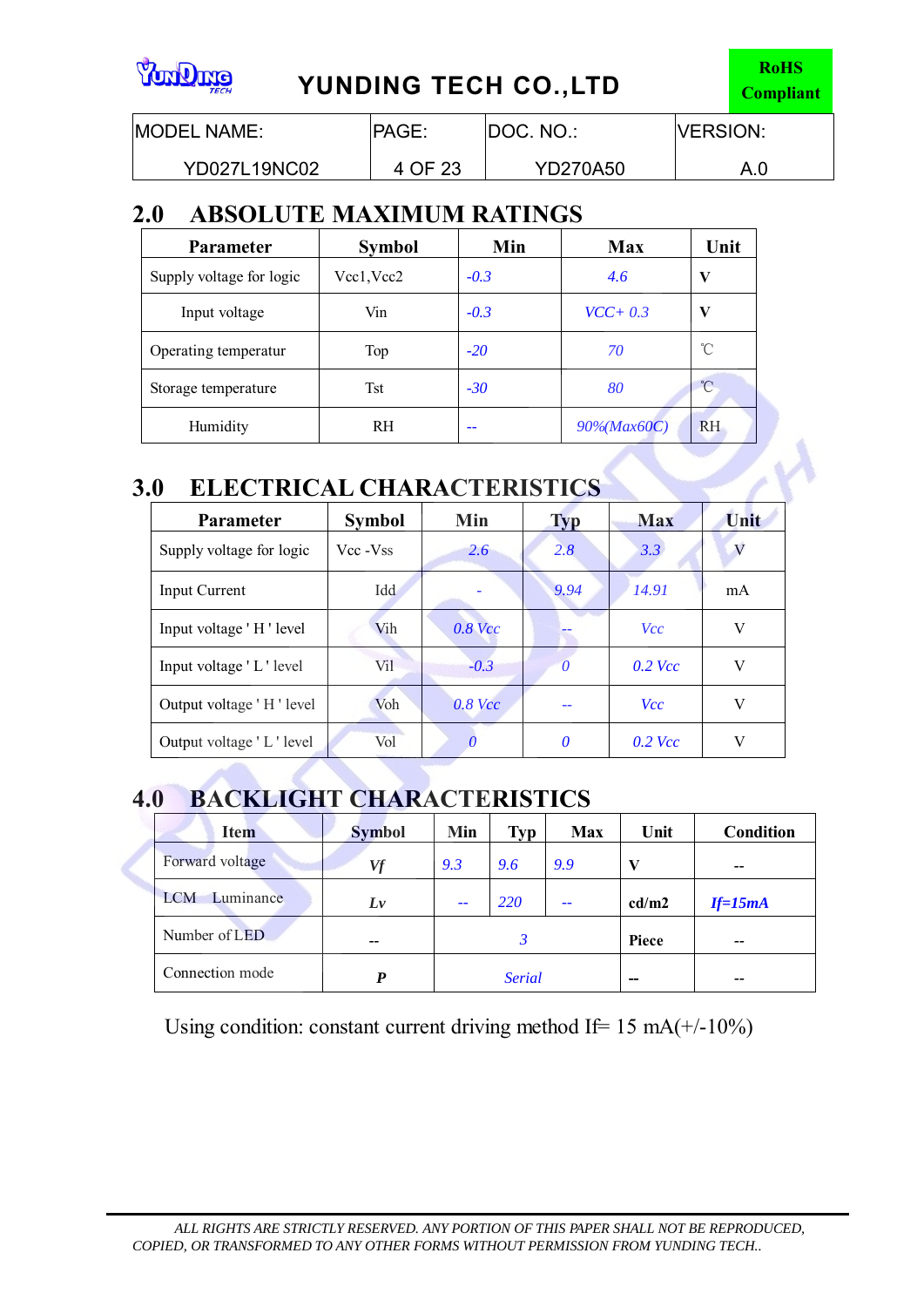

*ALL RIGHTS ARE STRICTLY RESERVED. ANY PORTION OF THIS PAPER SHALL NOT BE REPRODUCED, COPIED, OR TRANSFORMED TO ANY OTHER FORMS WITHOUT PERMISSION FROM YUNDING TECH..*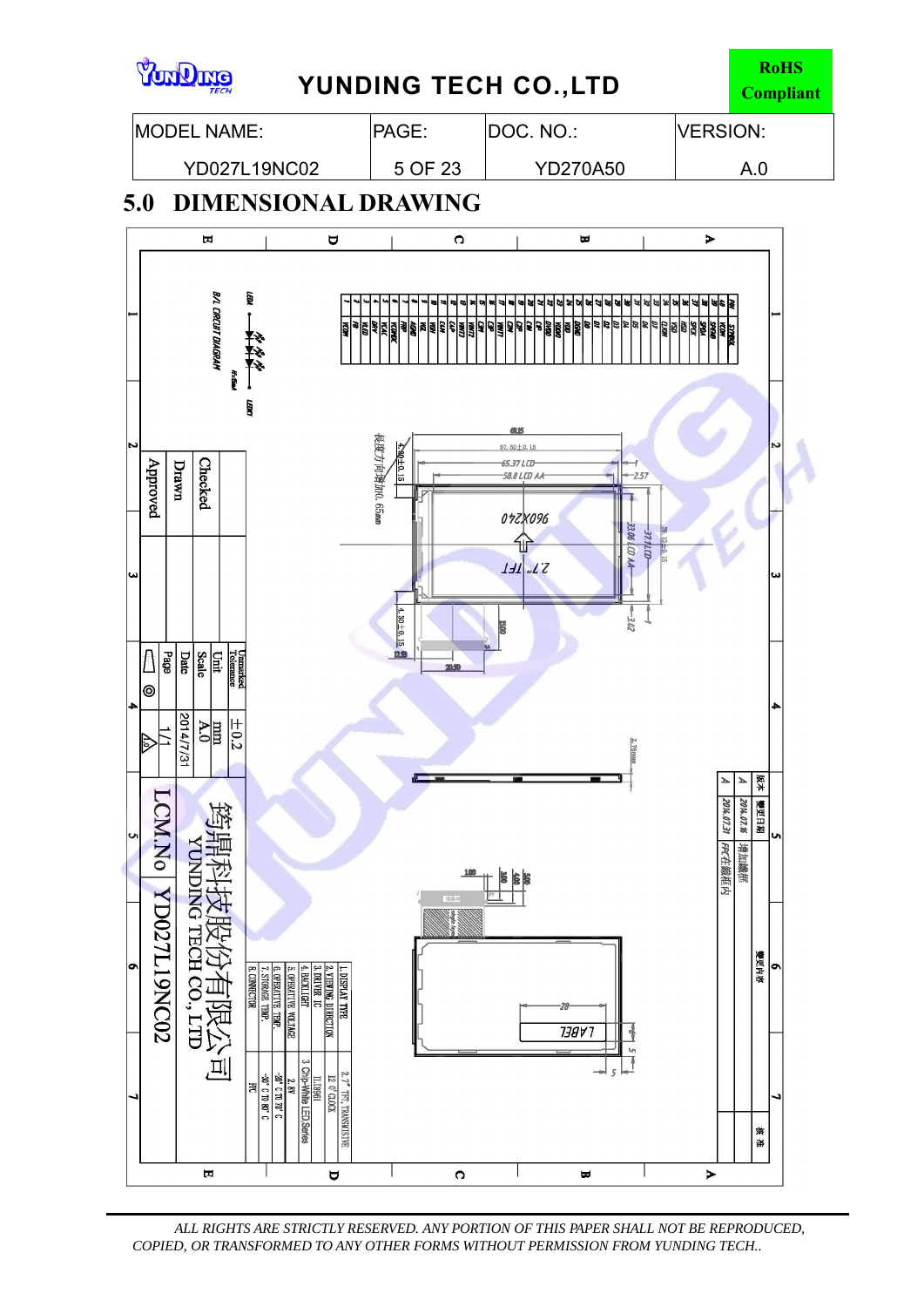| <b>Continue</b><br>YUNDING TECH CO., LTD<br><b>TECH</b> |         |                 |                  |     |
|---------------------------------------------------------|---------|-----------------|------------------|-----|
| <b>IMODEL NAME:</b>                                     | PAGE:   | DOC. NO.:       | <b>IVERSION:</b> |     |
| <b>YD027L19NC02</b>                                     | 6 OF 23 | <b>YD270A50</b> |                  | A.0 |

# **6.0 INTERFACE PIN CONNECTIONS**

| Pin.No    | <b>Symbol</b>     | <b>Function</b>                                 |
|-----------|-------------------|-------------------------------------------------|
| 40        | <b>VCOM</b>       | Common electrode driving voltage                |
| 39        | <b>SPENB</b>      | Serial communication chip select                |
| 38        | <b>SPDA</b>       | Serial command data input                       |
| 37        | <b>SPCK</b>       | Serial command clock input                      |
| 36        | <b>HSD</b>        | Horizontal sync input                           |
| 35        | <b>VSD</b>        | Vertical sync input                             |
| 34        | <b>CLKIN</b>      | Data clock input                                |
| $33 - 26$ | $D7-D0$           | Data bus                                        |
| 25        | <b>DGND</b>       | Ground for digital circuits.                    |
| 24        | <b>VDD</b>        | <b>Power setting</b>                            |
| 23        | <b>VDDIO</b>      | Power supply for digital interface              |
| 22        | <b>DVDD</b>       | Power setting capacitor connecting pins.        |
| 21        | CIP               | Capacitor connect pin for internal charge pump. |
| 20        | CIM               | Capacitor connect pin for internal charge pump. |
| 19        | C2P               | Capacitor connect pin for internal charge pump. |
| 18        | C2M               | Capacitor connect pin for internal charge pump. |
| 17        | <b>VINT1</b>      | Power setting capacitor connect pin.            |
| 16        | C3P               | Capacitor connect pin for internal charge pump. |
| 15        | C3M               | Capacitor connect pin for internal charge pump. |
| 14        | VINT <sub>2</sub> | Power setting capacitor connect pin.            |
| 13        | VINT3             | Power setting capacitor connect pin.            |
| 12        | C4P               | Capacitor connect pin for internal charge pump. |
| 11        | C4M               | Capacitor connect pin for internal charge pump. |
| 10        | VGH               | Power setting capacitor connect pin             |
| 9         | VGL               | Power setting capacitor connect pin             |
| 8         | <b>AGND</b>       | Ground pin for analog circuits.                 |
| 7         | <b>FRP</b>        | Frame polarity output for panel VCOM.           |
| 6         | <b>VCOMDC</b>     | VCOM DC voltage output pin                      |
| 5         | <b>VCAC</b>       | Power setting capacitor for VCOM AC.            |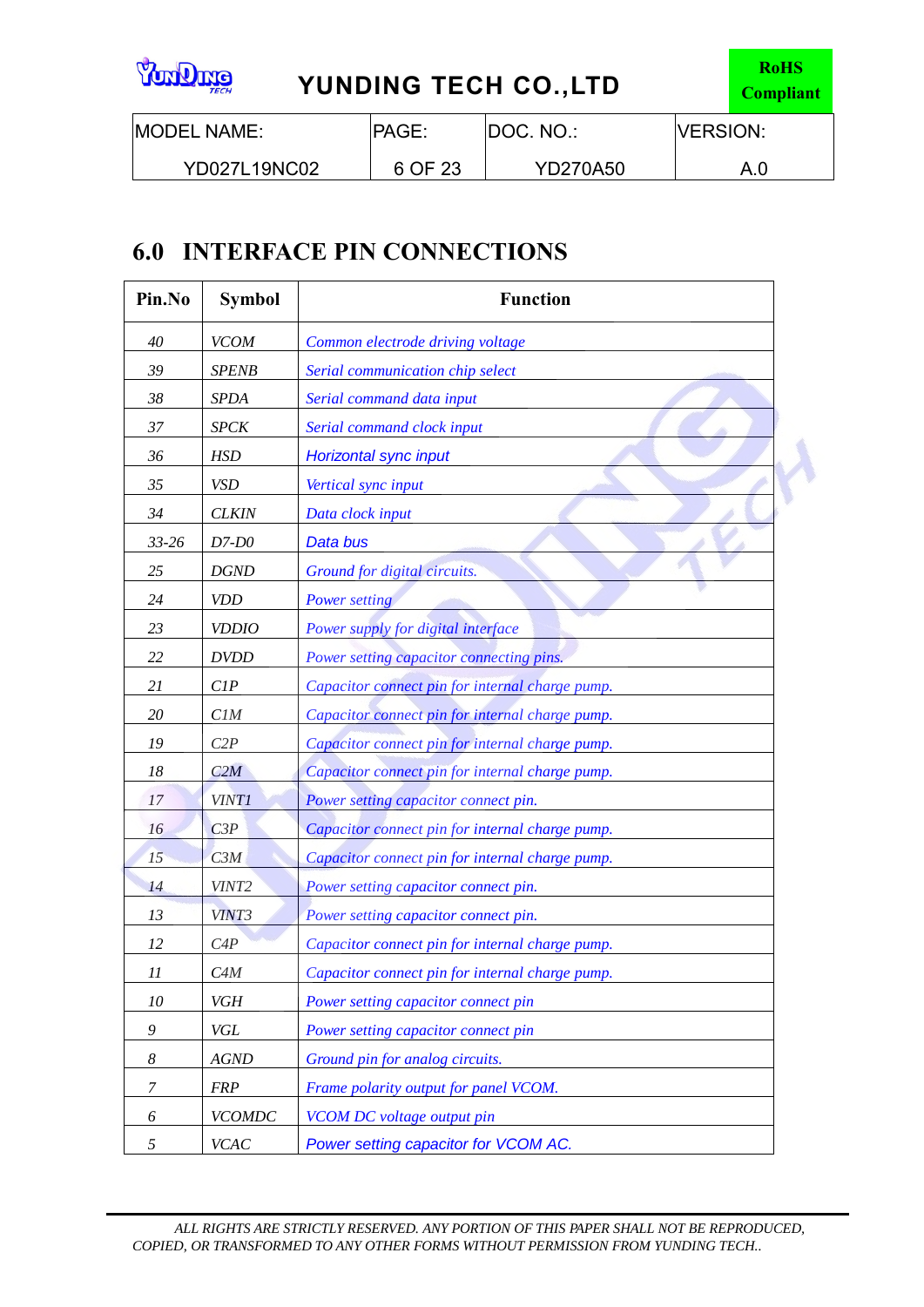| emuno<br><b>YUNDING TECH CO., LTD</b><br><b>TECH</b>                 |  |         |                 |           | <b>RoHS</b><br><b>Compliant</b> |  |
|----------------------------------------------------------------------|--|---------|-----------------|-----------|---------------------------------|--|
| <b>MODEL NAME:</b>                                                   |  |         | <b>PAGE:</b>    | DOC. NO.: | <b>VERSION:</b>                 |  |
| YD027L19NC02                                                         |  | 7 OF 23 | <b>YD270A50</b> | A.0       |                                 |  |
| Power transistor signal for back light power boost converter.<br>DRV |  |         |                 |           |                                 |  |

FECH

| ∸ | 1JNV        | <b>FOWER TRANSISION SIGNAL JOY DACK HIGHLI DOWER DOOST CONVENIER.</b> |
|---|-------------|-----------------------------------------------------------------------|
|   | VI FD       | <b>LED</b> power anode                                                |
|   | FB          | LED power cathode                                                     |
|   | <b>VCOM</b> | Common electrode driving voltage                                      |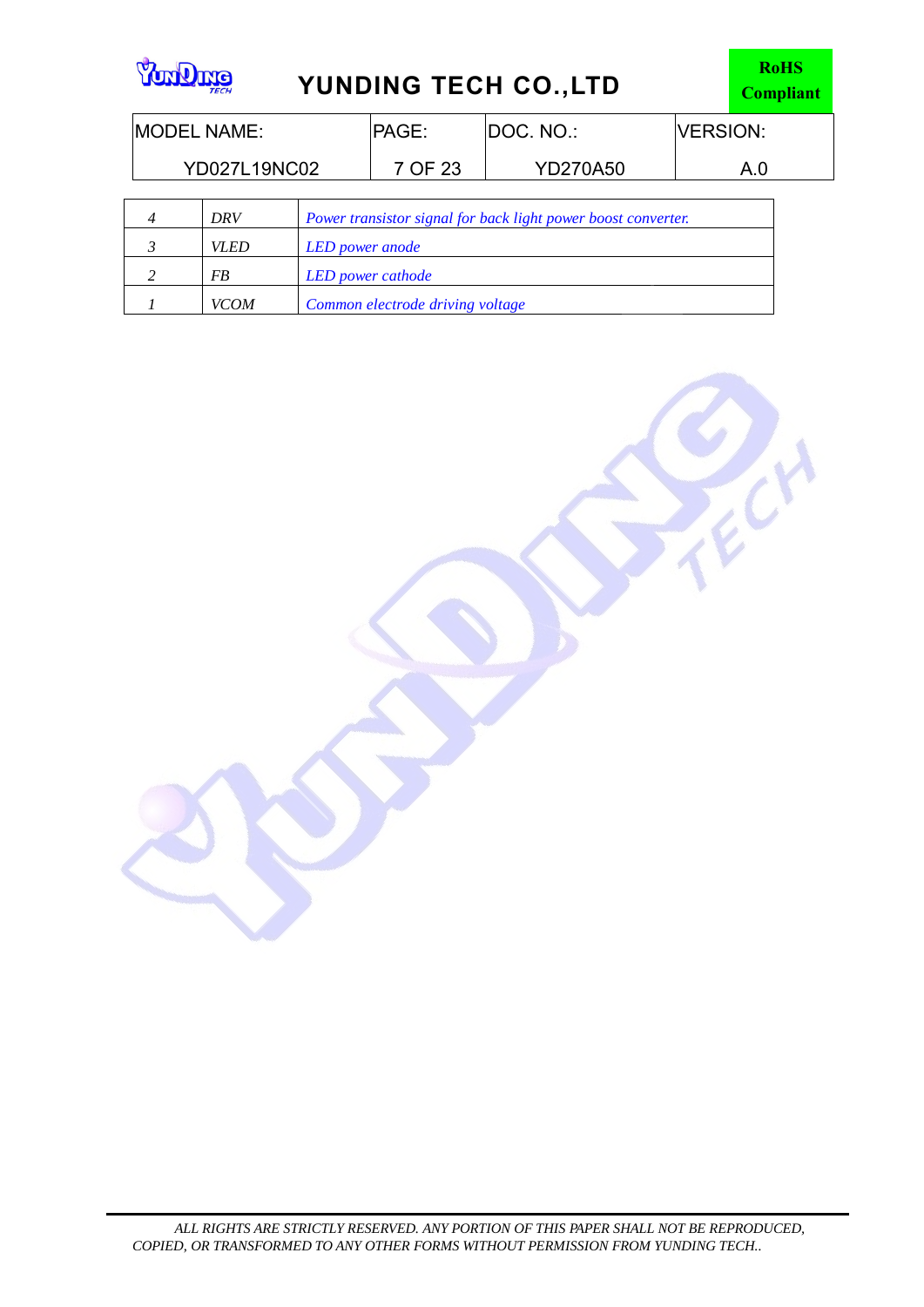| <b>Surfaction</b><br><b>YUNDING TECH CO., LTD</b><br><b>TECH</b> |              |                 |                 |     |
|------------------------------------------------------------------|--------------|-----------------|-----------------|-----|
| <b>IMODEL NAME:</b>                                              | <b>PAGE:</b> | DOC. NO.:       | <b>VERSION:</b> |     |
| YD027L19NC02                                                     | 8 OF 23      | <b>YD270A50</b> |                 | A.0 |

# **6.1 TIMING CHARACTERISTICS**

### 8-bit RGB/8-bit Dummy RGB/YUV /Parallel RGB Input Timing Chart



### 8-bit RGB Input Timing

|                           |                 | Interface |         |        |              |
|---------------------------|-----------------|-----------|---------|--------|--------------|
| <b>Parameter</b>          | Symbol          | Min.      | Typ.    | Max.   | Unit         |
| <b>CLKIN</b> frequency    | <b>ICLKIN</b>   | 13.5      | 27      | 27.19  | MHz          |
| <b>HSD</b> period         | tH              | 1024      | 1716    | 1728   | <b>CLKIN</b> |
| HSD display period        | tHD             |           | 960     |        | <b>CLKIN</b> |
| HSD back porch            | <b>tHBP</b>     | 50        | 70      | 255    | <b>CLKIN</b> |
| HSD front porch           | tHFP            | 14        | 686     | 718    | <b>CLKIN</b> |
| HSD pulse width           | <b>tHSW</b>     |           |         | tHBP-1 | <b>CLKIN</b> |
| VSD period time           | tV              | 242.5     | 262.5   | 450.5  | н            |
| Vertical display area     | fV <sub>D</sub> |           | 240     |        | н            |
| Odd field<br><b>VSD</b>   | <b>tVBP</b>     |           | 21      | 31     | н            |
| back porch<br>Even field  |                 | 1.5       | 21.5    | 31.5   |              |
| Odd field<br><b>VSD</b>   | <b>tVFP</b>     | 1.5       | 1.5     | 179.5  | н            |
| front porch<br>Even field |                 |           |         | 179    |              |
| VSD pulse width           | tVSW            | 1 CLKIN   | 1 CLKIN | 6H     |              |
| 1 Frame                   |                 | 485       | 525     | 901    | н            |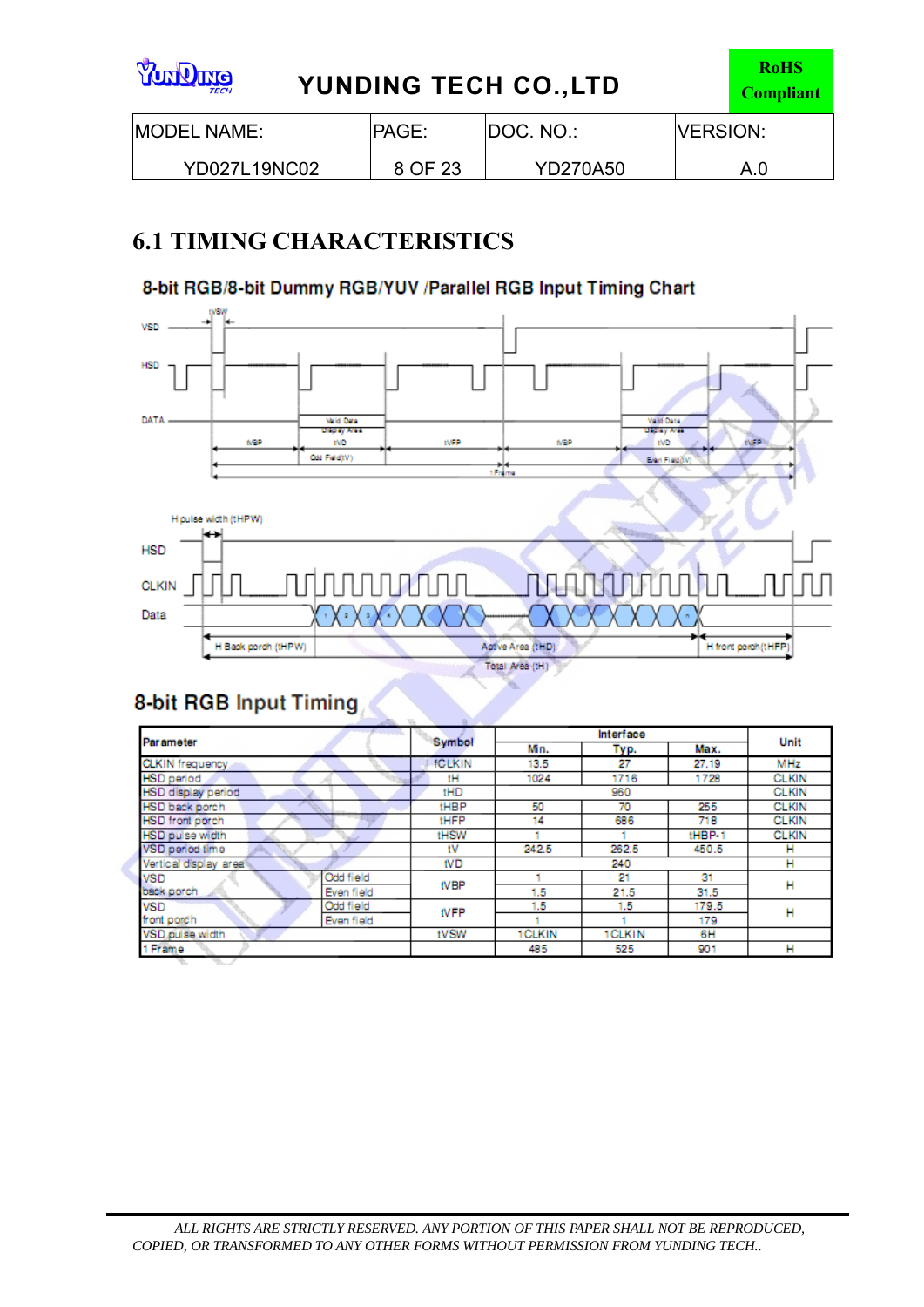| <b>SunQme</b><br><b>TECH</b> | YUNDING TECH CO., LTD |                 |                  |     |  |
|------------------------------|-----------------------|-----------------|------------------|-----|--|
| <b>IMODEL NAME:</b>          | <b>PAGE:</b>          | DOC. NO.:       | <b>IVERSION:</b> |     |  |
| YD027L19NC02                 | 9 OF 23               | <b>YD270A50</b> |                  | A.0 |  |

# **6.2 BLOCK DIAGRAM OF LCM**

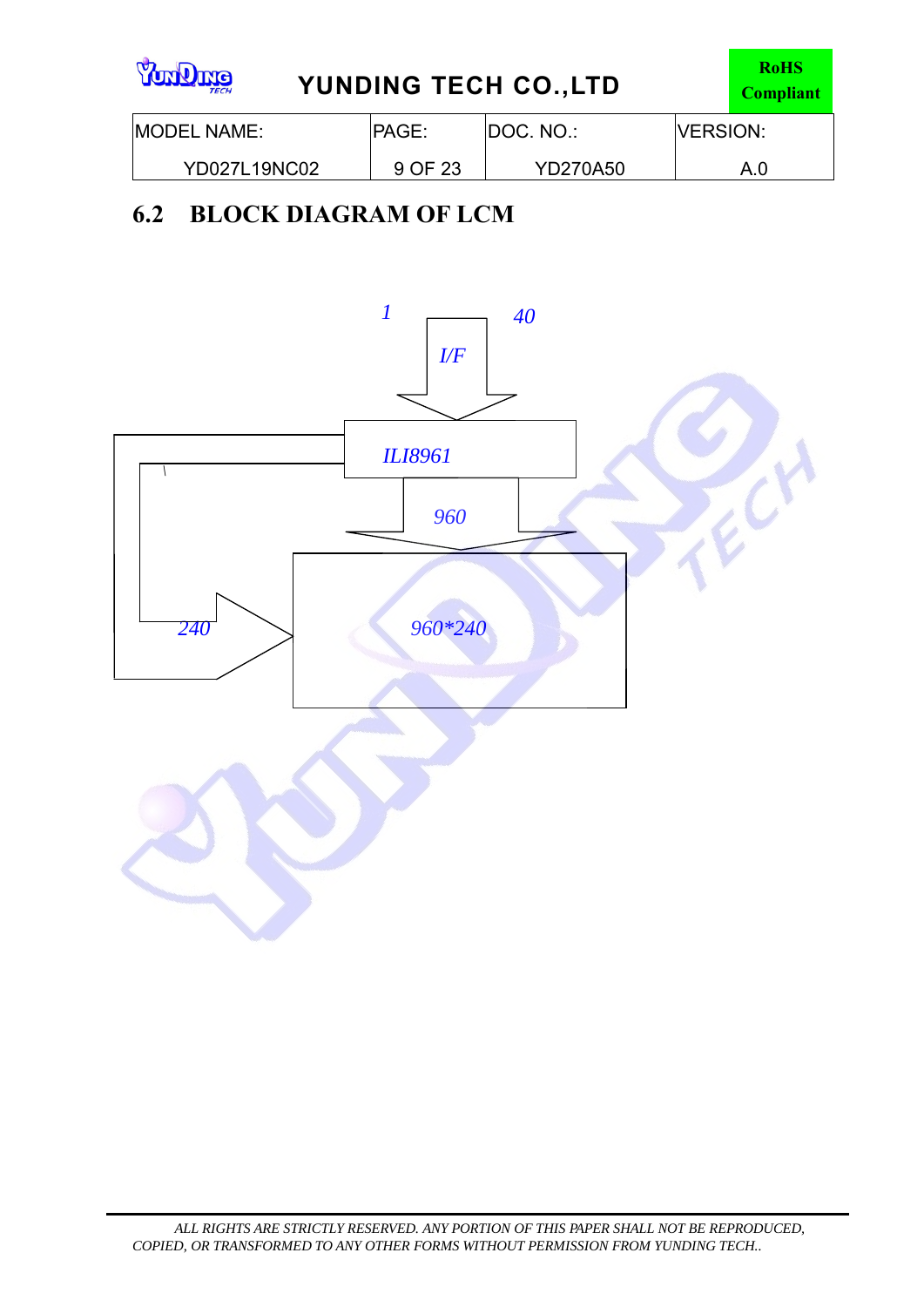| <b>emQno<sup>y</sup></b><br><b>YUNDING TECH CO., LTD</b><br><b>TECH</b> |              |                  |                  |     |
|-------------------------------------------------------------------------|--------------|------------------|------------------|-----|
| <b>IMODEL NAME:</b>                                                     | <b>PAGE:</b> | <b>DOC. NO.:</b> | <b>IVERSION:</b> |     |
| YD027L19NC02                                                            | 10 OF 23     | <b>YD270A50</b>  |                  | A.0 |

# **7.0 ELECTRO-OPTICAL CHARACTERISTICS**

|                       | (Using CPT LC+ EWV Polarizer+Corresponding Backlight, reference only) |               |                             |       |       |       |             |               |
|-----------------------|-----------------------------------------------------------------------|---------------|-----------------------------|-------|-------|-------|-------------|---------------|
| <b>ITEM</b>           |                                                                       | <b>SYMBOL</b> | <b>CONDITION</b>            | MIN.  | TYP.  | MAX.  | <b>UNIT</b> | <b>REMARK</b> |
| Transmittance         |                                                                       |               |                             |       | 5.6   |       | %           |               |
| <b>Contrast Ratio</b> |                                                                       | CR            |                             |       | 400   |       |             | Note 3        |
| Response Time         |                                                                       | $Tr+Tf$       | $\theta = \psi - 0^{\circ}$ |       | 30    |       | ms          | Note 4        |
|                       |                                                                       |               | U                           |       | 30    |       | degree      | Note 5        |
| Viewing angle         |                                                                       | $CR \ge 10$   | D                           |       | 30    |       | degree      | Note 5        |
|                       |                                                                       |               | L                           |       | 30    |       | degree      | Note 5        |
|                       |                                                                       |               | R                           |       | 30    |       | degree      | Note 5        |
|                       |                                                                       | x             |                             | 0.287 | 0.297 | 0.307 |             |               |
|                       | W                                                                     | ٧             |                             | 0.325 | 0.335 | 0.345 |             |               |
|                       |                                                                       | Ÿ             |                             | 31.1  | 34.1  | 37.1  |             |               |
|                       |                                                                       | x             |                             | 0.589 | 0.599 | 0.609 |             |               |
|                       | R                                                                     | v             |                             | 0.307 | 0.317 | 0.327 |             |               |
| <b>Color Filter</b>   |                                                                       | Ÿ             |                             | 19.1  | 22.1  | 25.1  |             |               |
| Chromacicity          |                                                                       | x             | $\theta = \psi - 0^{\circ}$ | 0.271 | 0.281 | 0.291 |             | Note 6        |
|                       | G<br>v<br>Y<br>x                                                      |               |                             | 0.535 | 0.545 | 0.555 |             |               |
|                       |                                                                       |               |                             | 56.2  | 60.2  | 64.2  |             |               |
|                       |                                                                       |               |                             | 0.134 | 0.144 | 0.154 |             |               |
|                       | B                                                                     | ٧             |                             | 0.150 | 0.160 | 0.170 |             |               |
|                       |                                                                       | Υ.            |                             | 17.0  | 20.0  | 23.0  |             |               |
|                       | <b>NTSC</b>                                                           |               |                             |       | 48.7  |       | %           |               |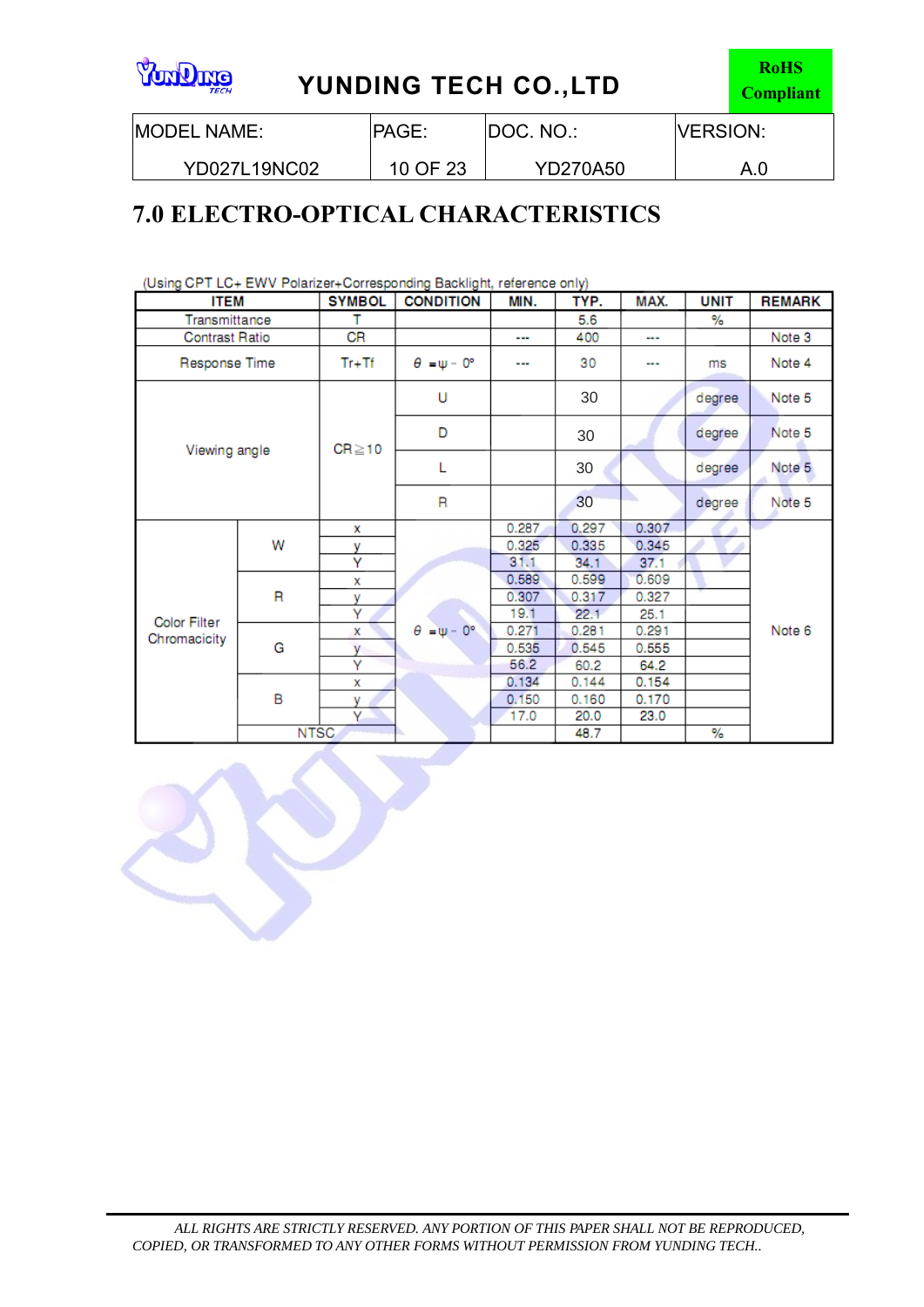| <b>emQraY</b><br><b>TECH</b> | YUNDING TECH CO., LTD |                 |                 |     |  |
|------------------------------|-----------------------|-----------------|-----------------|-----|--|
| <b>IMODEL NAME:</b>          | <b>IPAGE:</b>         | IDOC. NO.:      | <b>VERSION:</b> |     |  |
| <b>YD027L19NC02</b>          | 11 OF 23              | <b>YD270A50</b> |                 | A.0 |  |

# **7.1 ELECTRO-OPTICAL CHARACTERISTICS TEST**

# **METHOD**

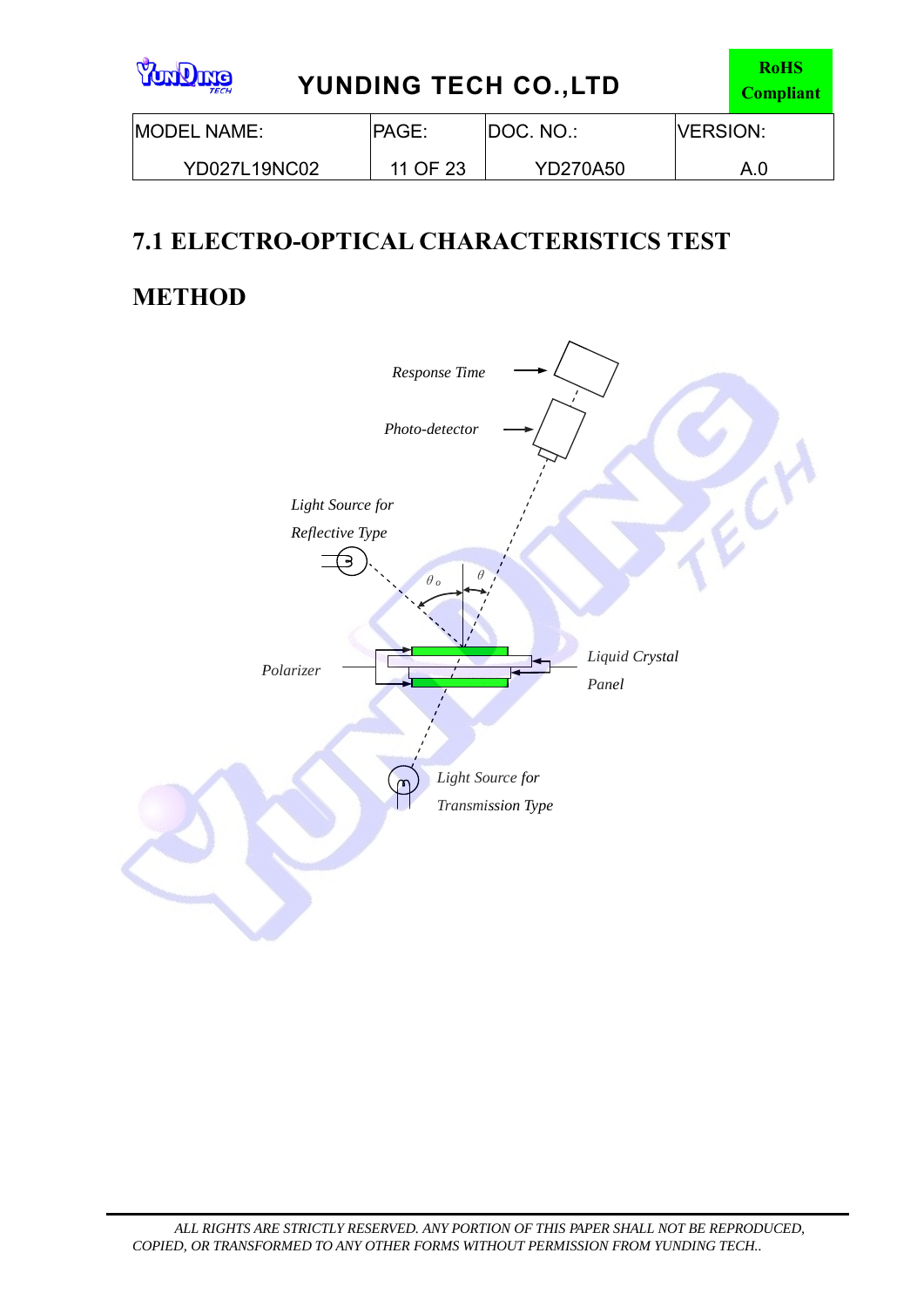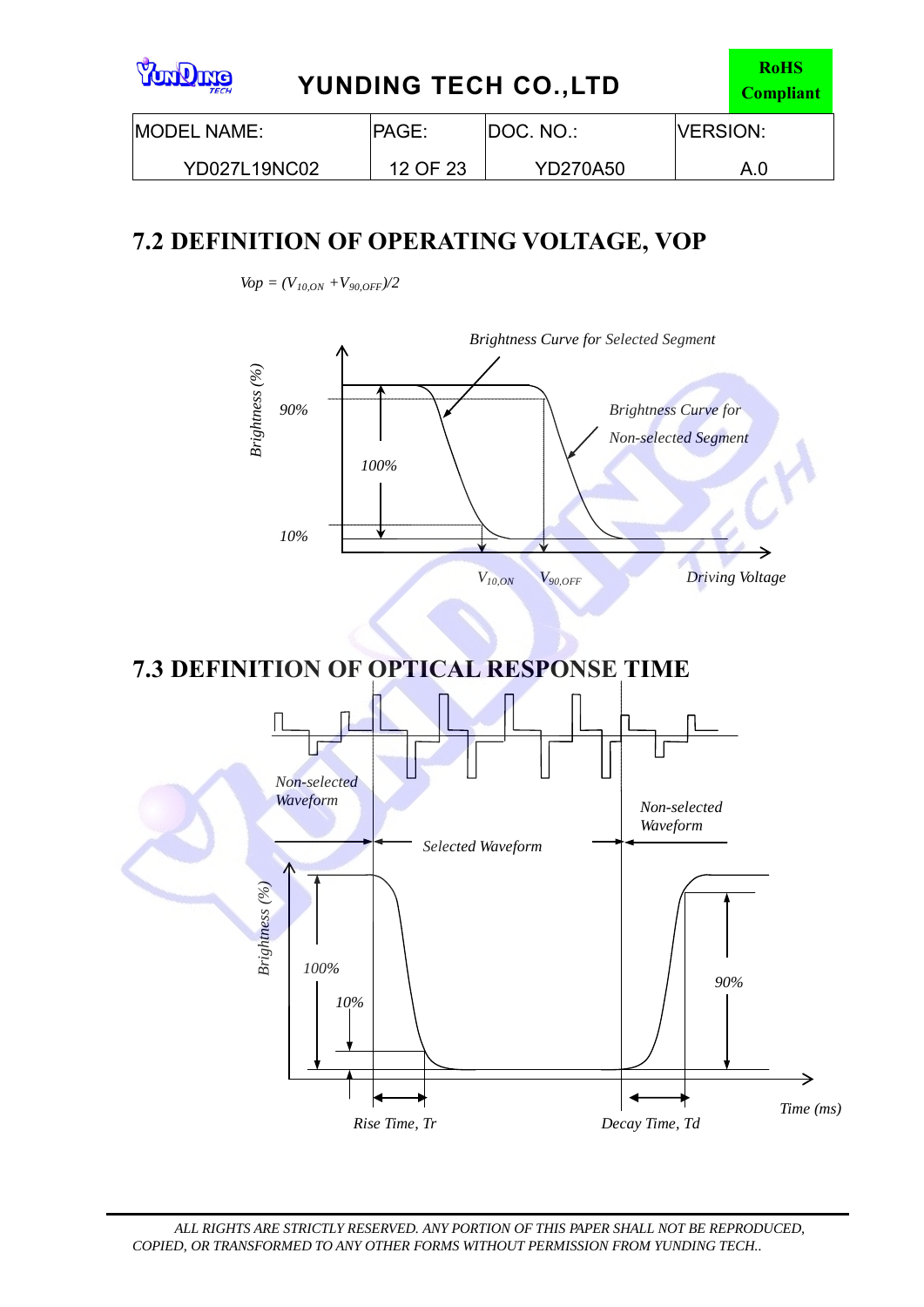| <b>emQraY</b><br>YUNDING TECH CO., LTD<br><b>TECH</b> | <b>RoHS</b><br><b>Compliant</b> |                 |                  |     |
|-------------------------------------------------------|---------------------------------|-----------------|------------------|-----|
| <b>MODEL NAME:</b>                                    | <b>IPAGE:</b>                   | IDOC. NO.:      | <b>IVERSION:</b> |     |
| <b>YD027L19NC02</b>                                   | 13 OF 23                        | <b>YD270A50</b> |                  | A.0 |

# **7.4 DEFINITION OF VIEWING ANGLE**

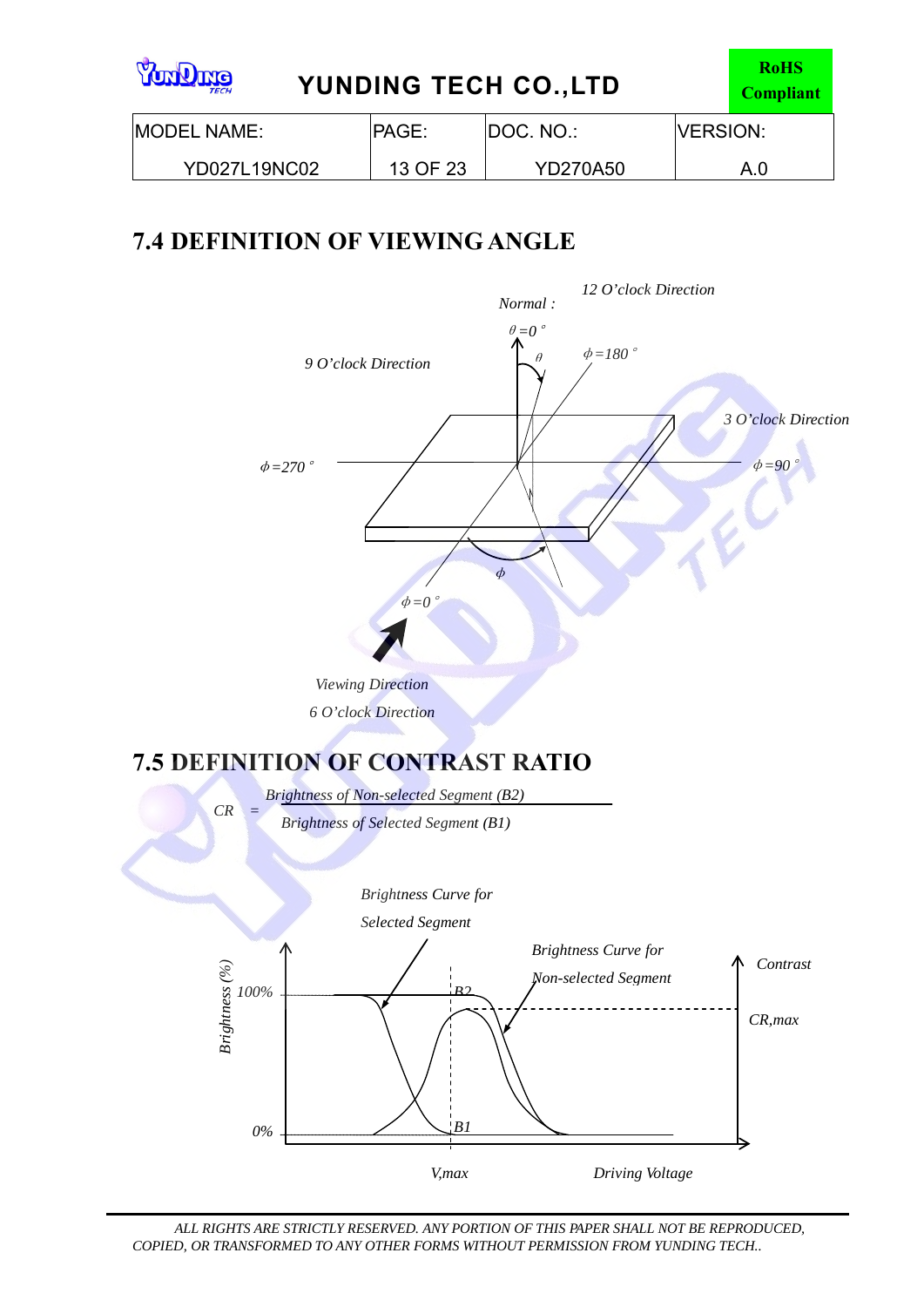| NVIN<br>۔۔۔ |
|-------------|
| Ή           |

# **YUNDING TECH CO.,LTD**

| <b>IMODEL NAME:</b> | <b>PAGE:</b> | IDOC. NO.:      | <b>IVERSION:</b> |
|---------------------|--------------|-----------------|------------------|
| YD027L19NC02        | 14 OF 23     | <b>YD270A50</b> | A.0              |

# **8.***INSPECTION CRITERIA*

# **8.1INSPECTION CONFITIONS**

<sup>8</sup>*.1.1Environmental conditions The environmental conditions for inspection shall be as follows Room temperature: 20±3°C Humidity: 65±20%RH*

*8.1.2 The external visual inspection With a single 20-watt fluorescent lamp as the light source, the inspection was in the distance of 30cm or more from the LCD to the inspector's eyes .*

### **8.2 LIGHT METHOD**

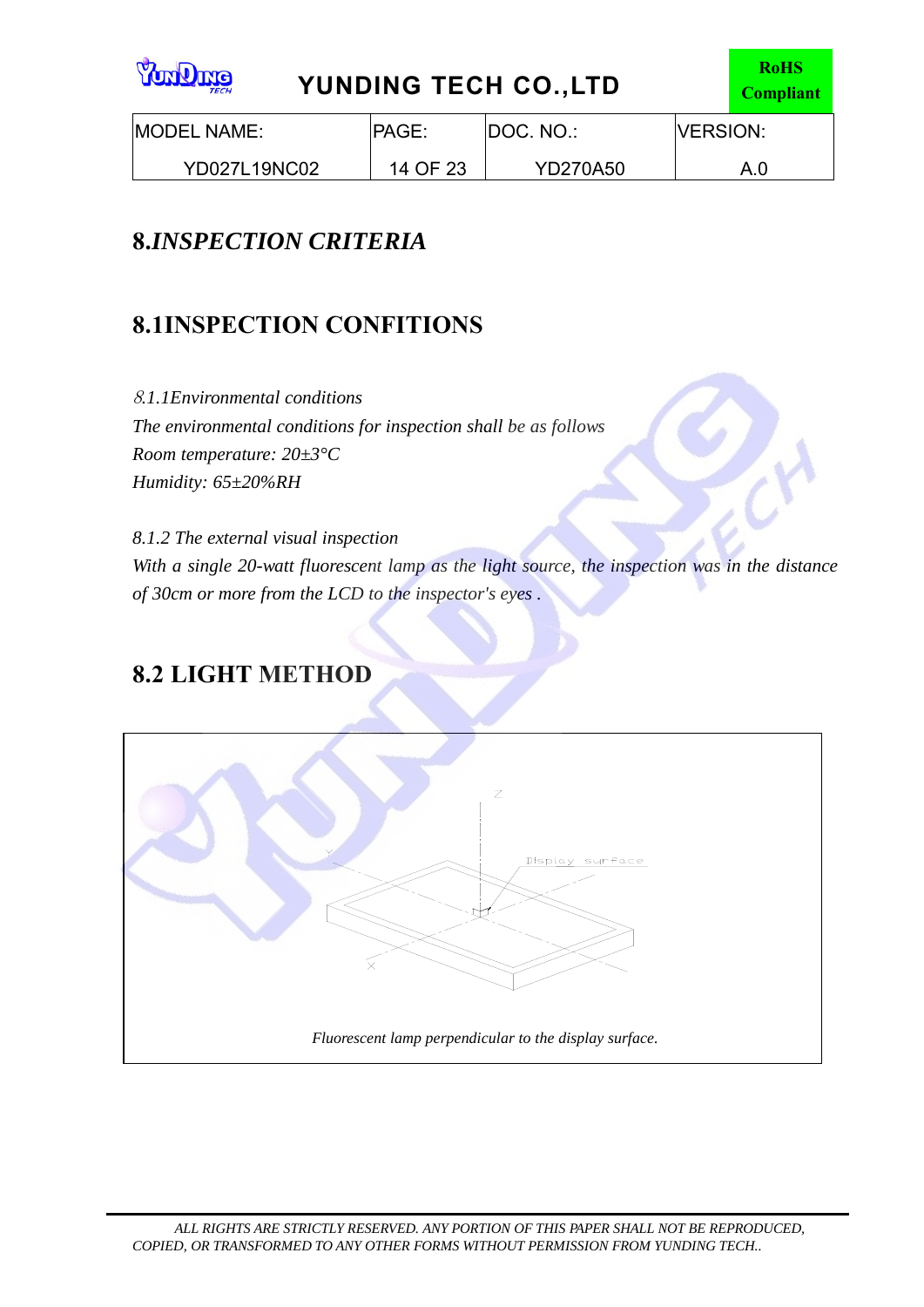| <b>Sunding</b><br><b>YUNDING TECH CO., LTD</b><br><b>TECH</b> |               |                  |                  |     |
|---------------------------------------------------------------|---------------|------------------|------------------|-----|
| <b>IMODEL NAME:</b>                                           | <b>IPAGE:</b> | <b>DOC. NO.:</b> | <b>IVERSION:</b> |     |
| YD027L19NC02                                                  | 15 OF 23      | <b>YD270A50</b>  |                  | A.0 |



## **8.3 CLASSIFICATION OF DEFECTS**

#### *8.3.1Major defect*

*A major defect refers to a defect that may substantially degrade usability for product applications.*

#### *8.3.2 Minor defect*

*A minor defect refers to a defect which is not considered to be able substantially degrade the product application or a defect that deviates from existing standards almost unrelated to the effective use of the product or its operation.*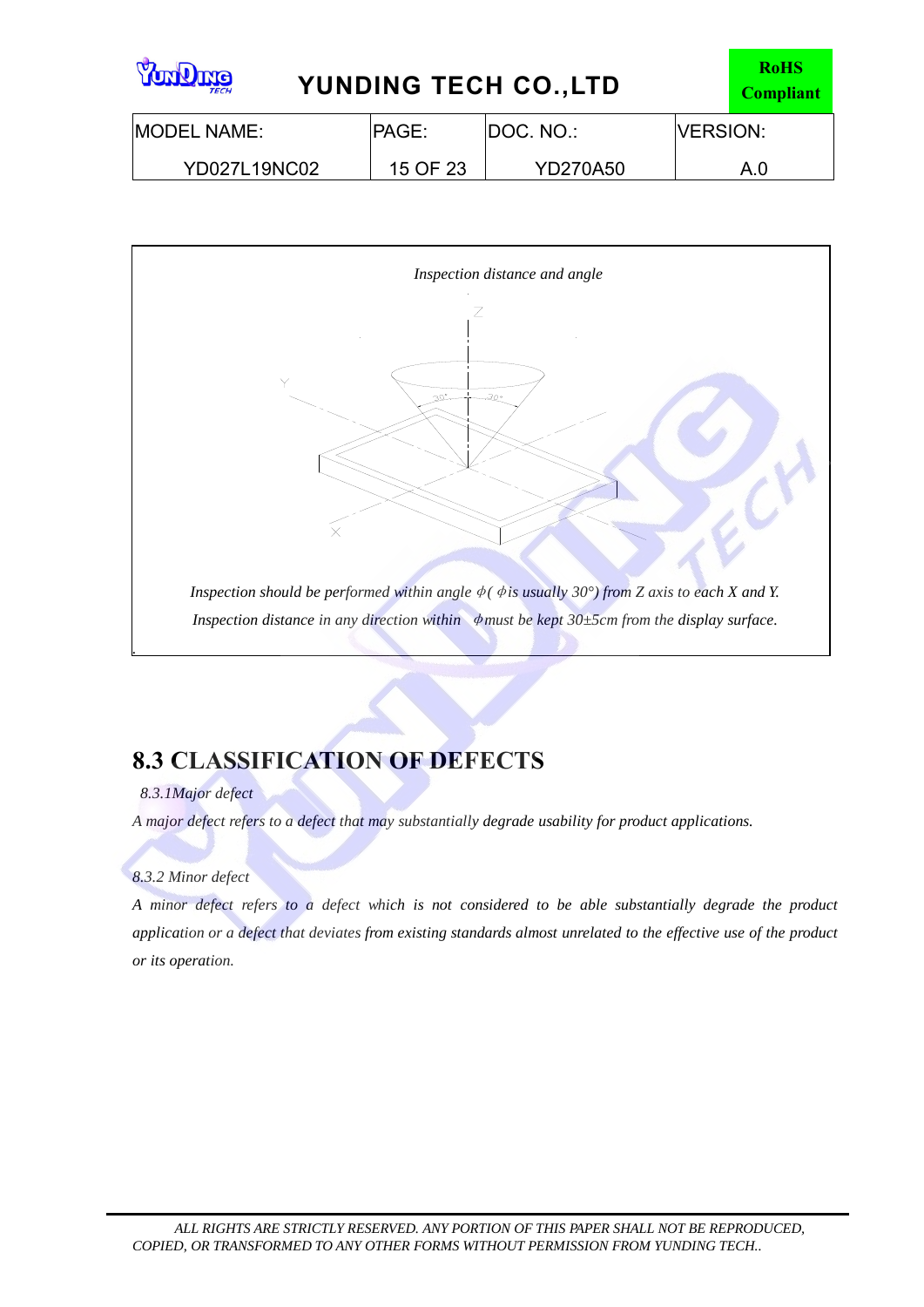| <b>SunQme</b><br><b>YUNDING TECH CO., LTD</b><br><b>TECH</b> |              |                 |                  |     |
|--------------------------------------------------------------|--------------|-----------------|------------------|-----|
| <b>IMODEL NAME:</b>                                          | <b>PAGE:</b> | DOC. NO.:       | <b>IVERSION:</b> |     |
| <b>YD027L19NC02</b>                                          | 16 OF 23     | <b>YD270A50</b> |                  | A.0 |

## 9.**RELIABILITY**

### **9.1 MTBF**

*The LCD module shall be designed to meet a minimum MTBF value of 50000 hours with normal. (25°C in the room without sunlight)*

### **9.2 TESTS**

è

| NO.            | Test Item                             | <b>Test condition</b>                                                                                                                                    | Criterion                                                                                                                                                                                          |
|----------------|---------------------------------------|----------------------------------------------------------------------------------------------------------------------------------------------------------|----------------------------------------------------------------------------------------------------------------------------------------------------------------------------------------------------|
| 1              | <b>High Temperature Storage</b>       | 80°C ± 2°C 96H<br>Restore 2H at 25℃<br>Power off                                                                                                         |                                                                                                                                                                                                    |
| $\overline{2}$ | Low Temperature Storage               | -30°C±2°C 96H<br>Restore 2H at 25°C<br>Power off                                                                                                         |                                                                                                                                                                                                    |
| 3              | <b>High Temperature Operation</b>     | 70℃±2℃ 96H<br>Restore 2H at 25°C<br>Power on                                                                                                             |                                                                                                                                                                                                    |
| $\overline{4}$ | Low Temperature Operation             | $-20^{\circ}$ C $\pm 2^{\circ}$ C $96H$<br>Restore 4H at 25°C<br>Power on                                                                                |                                                                                                                                                                                                    |
| 5              | High Temperature & Humidity Operation | 60°C±2°C 90%RH 96H<br>Power on                                                                                                                           |                                                                                                                                                                                                    |
| 6              | Temperature Cycle                     | $-30^{\circ}C \longrightarrow 25^{\circ}C \longrightarrow 80^{\circ}C$<br>$5m$ in $30m$ in<br>$30$ min<br>after 10cycle, Restore 2H at 25°C<br>Power off | Aftertesting, cosmetic<br>and electrical defects<br>should not happen.                                                                                                                             |
| $\overline{7}$ | <b>Vibration Test</b>                 | 10Hz~150Hz, 100m/s2, 120min                                                                                                                              |                                                                                                                                                                                                    |
| 8              | <b>Shock Test</b>                     | Half-sinewave, 300m/s2, 11ms                                                                                                                             |                                                                                                                                                                                                    |
| 9              | Drop Test(package state)              | 800mm, concrete floor, l corner,<br>3 edges, 6 sides each time                                                                                           | 1. After testing.<br>cosmetic and electrical<br>defects should not<br>happen.<br>2.the product should<br>remain at initial place<br>3. Product uncovered<br>or package broken is<br>not permitted. |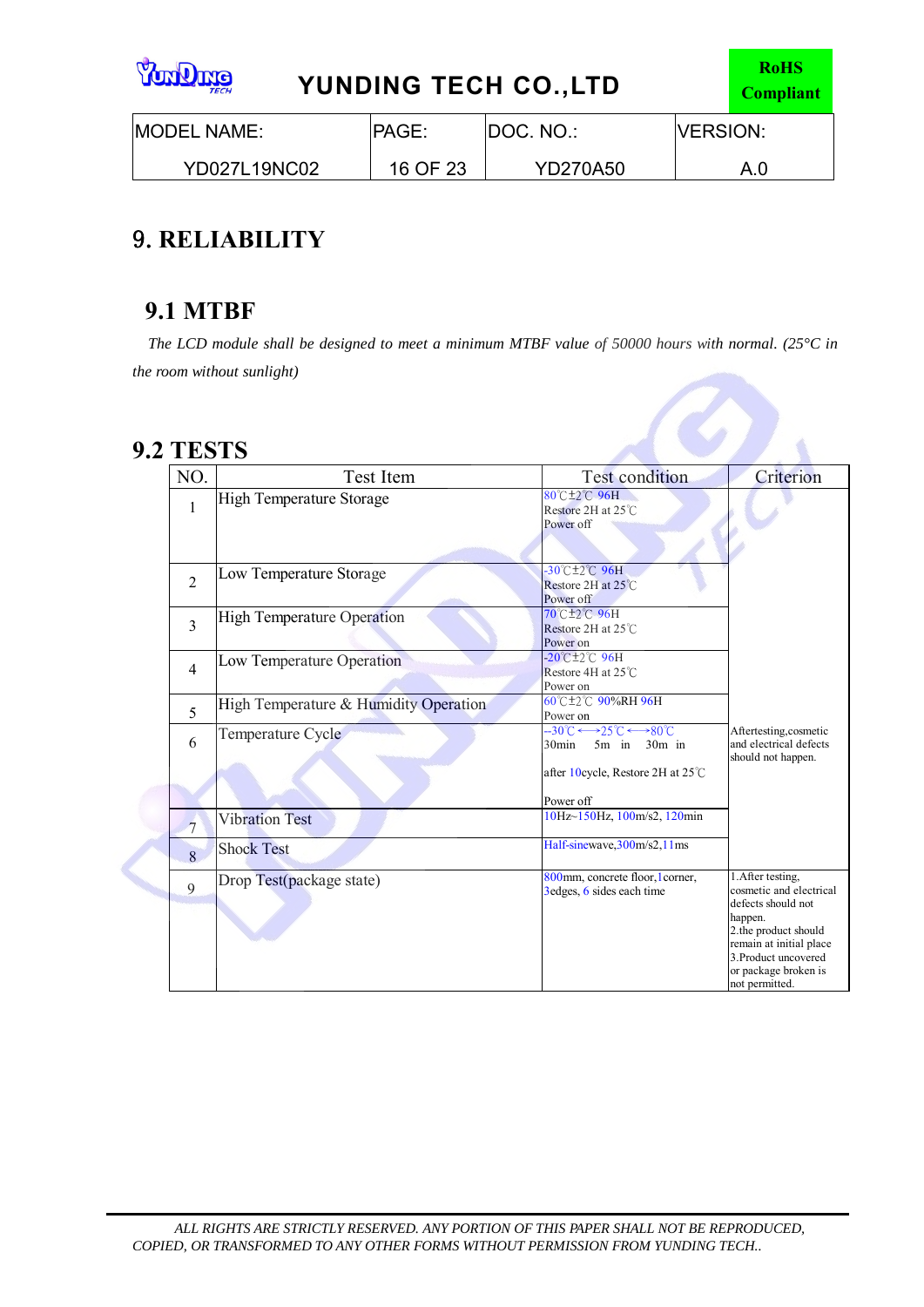| <b>Standard</b><br><b>YUNDING TECH CO., LTD</b><br><b>TECH</b> |               |                 |                  |     |
|----------------------------------------------------------------|---------------|-----------------|------------------|-----|
| <b>IMODEL NAME:</b>                                            | <b>IPAGE:</b> | IDOC. NO.:      | <b>IVERSION:</b> |     |
| <b>YD027L19NC02</b>                                            | 17 OF 23      | <b>YD270A50</b> |                  | A.0 |

# **10. PRECAUTIONS FOR USING LCD MODULE**

### **10.1 HANDING PRECAUTIONS**

- *(1) The display panel is made of glass. Do not subject it to a mechanical shock or impact by dropping it.*
- *(2) If the display panel is damaged and the liquid crystal substance leaks out, be sure not to get any in your mouth. If the substance contacts your skin or clothes, wash it off using soap and water.*
- *(3) Do not apply excessive force to the display surface or the adjoining areas since this may cause the color tone to vary.*
- *(4) The polarizer covering the display surface of the LCD module is soft and easily scratched. Handle this polarizer carefully.*
- *(5) If the display surface becomes contaminated, breathe on the surface and gently wipe it with a soft dry cloth. If it is heavily contaminated, moisten a cloth with one of the following solvents:*
	- *Isopropyl alcohol*
	- *Ethyl alcohol*
- *(6) Solvents other than those above mentioned may damage the polarizer.*

 *Especially, do not use the following:*

- *Water*
- *Ketone*
- *Aromatic solvents*
- *(7) Extra care to minimize corrosion of the electrode. Water droplets, moisture condensation or a current flow in a high-humidity environment accelerates corrosion of the electrode.*
- *(8) Install the LCD Module by using the mounting holes. When mounting the LCD Module, make sure it is free of twisting, warping and distortion. In particular, do not forcibly pull or bend the I/O cable or the backlight cable.*
- *(9) Do not attempt to disassemble or process the LCD Module.*
- *(10) NC terminal should be open. Do not connect anything.*
- *(11) If the logic circuit power is off, do not apply the input signals.*
- *(12) To prevent destruction of the elements by static electricity, be careful to maintain an optimum work environment.* 
	- *Be sure to ground the body when handling he LCD Module.*
	- *Tools required for assembling, such as soldering irons, must be properly grounded.*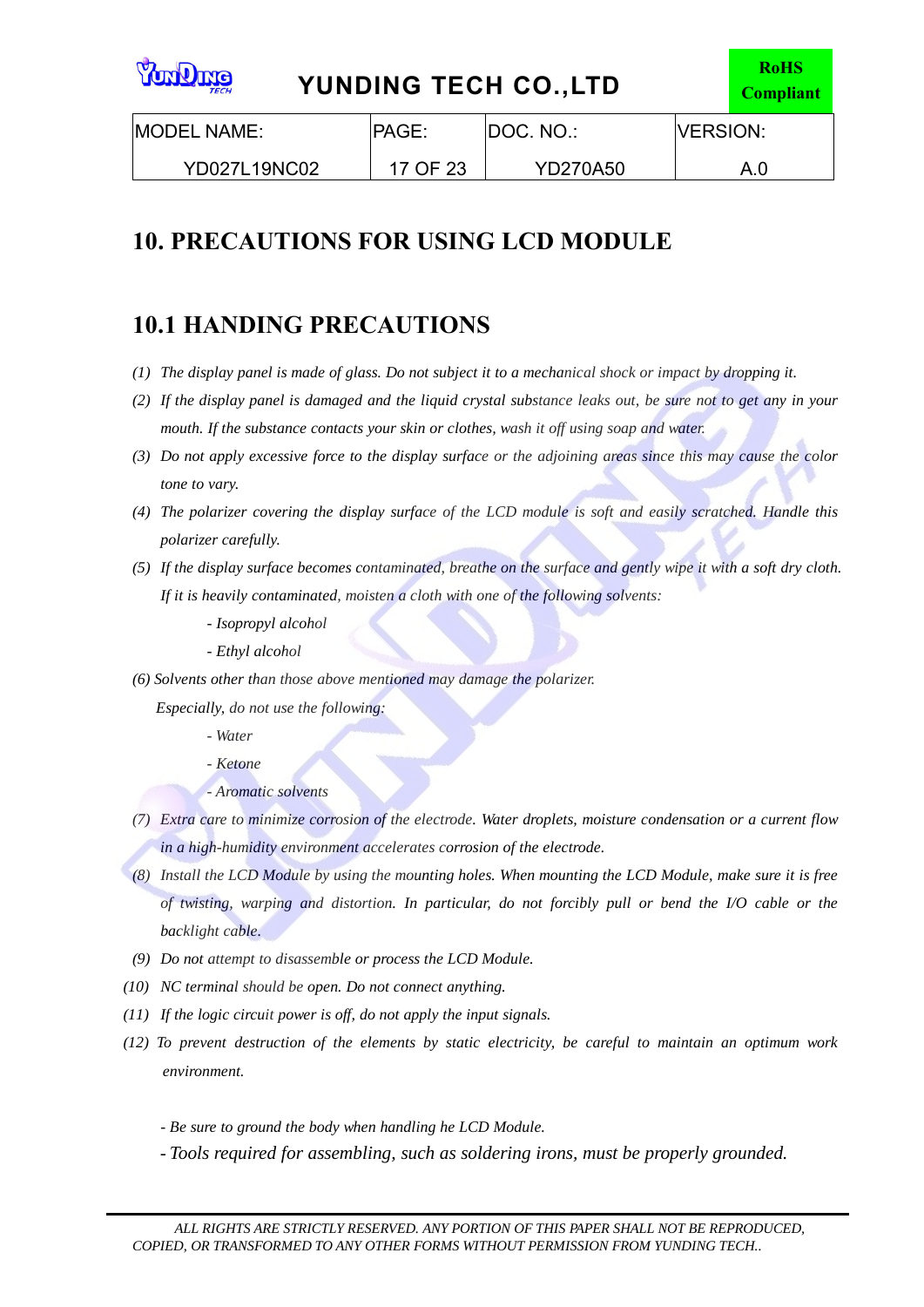| <b>SunQuare</b><br>YUNDING TECH CO., LTD<br><b>TECH</b> |               |                 |                  |     |
|---------------------------------------------------------|---------------|-----------------|------------------|-----|
| <b>IMODEL NAME:</b>                                     | <b>IPAGE:</b> | IDOC. NO.:      | <b>IVERSION:</b> |     |
| YD027L19NC02                                            | 18 OF 23      | <b>YD270A50</b> |                  | A.0 |

*-To reduce the amount of static electricity generated, do not conduct assembling and other work under dry conditions.*

*-The LCD Module is coated with a film to protect the display surface. Exercise care when peeling off this protective film since static electricity may be generated.* 

### **10.2 STORAGE PRECAUTIONS**

 *When storing The LCD Module, avoid exposure to direct sunlight of fluorescent lamps. Keep the modules in bags (avoid high temperature/ high humidity and low temperatures below 0*℃*). Whenever possible, the LCD Module should be stored in the same conditions in which they were shipped from our company.*

### **10.3 OTHERS**

*Liquid crystals solidify under low temperature (below the storage temperature range) leading to defective orientation or the generation of air bubbles (black or white). Air bubbles may also be generated if the module is subject to a low temperature.*

*If the LCD Module have been operating for a long time showing the same display patterns the display patterns may remain on the screen as ghost images and a slight contrast irregularity may also appear. A normal operating status can be recovered by suspending use for some time. It should be noted that this phenomenon does not adversely affect performance reliability.*

*To minimize the performance degradation of the LCD Module resulting from destruction caused by static electricity etc. exercise care to avoid holding the following sections when handling the modules.*

- *Exposed area of the printed circuit board.*
- Terminal electrode sections.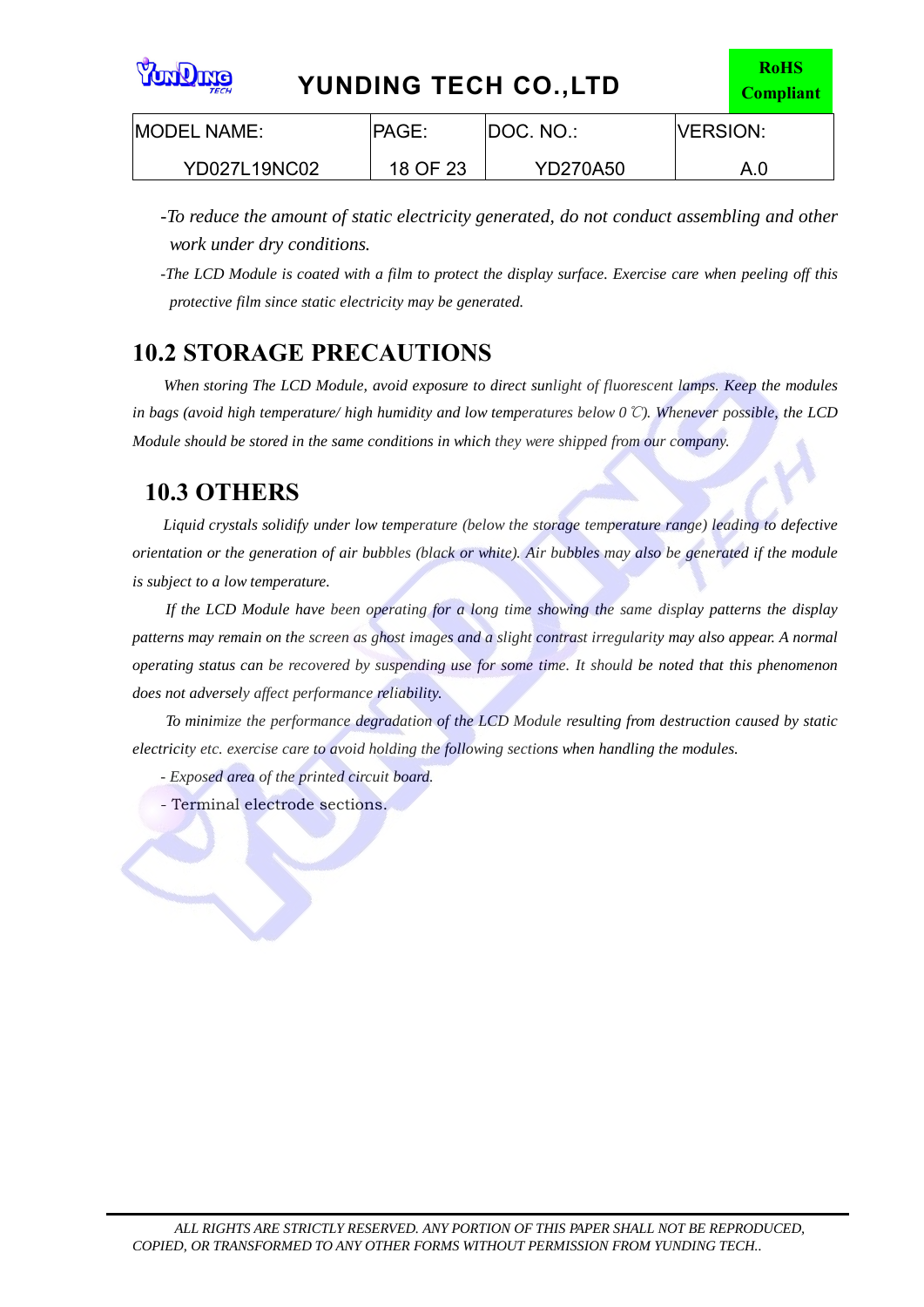| <b>Standard</b><br>YUNDING TECH CO., LTD<br><b>TECH</b> |              |                 |                  |     |
|---------------------------------------------------------|--------------|-----------------|------------------|-----|
| <b>IMODEL NAME:</b>                                     | <b>PAGE:</b> | IDOC. NO.:      | <b>IVERSION:</b> |     |
| YD027L19NC02                                            | 19 OF 23     | <b>YD270A50</b> |                  | A.0 |

# **11. USING LCD MODULES**

### **11.1 LIQUID CRYSTAL DISPLAY MODULES**

*LCD is composed of glass and polarizer. Pay attention to the following items when handling.*

- *(1) Please keep the temperature within specified range for use and storage. Polarization degradation, bubble generation or polarizer peel-off may occur with high temperature and high humidity.*
- *(2) Do not touch, push or rub the exposed polarizers with anything harder than a HB pencil lead (glass, tweezers, etc).*
- *(3) N-hexane is recommended for cleaning the adhesives used to attach front/rear polarizers and reflectors made of organic substances, which will be damaged by chemicals such as acetone, toluene, toluene, ethanol and isopropyl alcohol.*
- *(4) When the display surface becomes dusty, wipe gently with absorbent cotton or other soft material like chamois soaked in petroleum ether. Do not scrub hard to avoid damaging the display surface.*
- *(5) Wipe off saliva or water drops immediately, contact with water over a long period of time may cause deformation or color fading.*
- *(6) Avoid contacting oil and fats.*
- *(7) Condensation on the surface and contact with terminals due to cold will damage, stain or polarizers. After products are tested at low temperature they must be warmed up in a container before coming is contacting with room temperature air.*
- *(8) Do not put or attach anything on the display area to avoid leaving marks on.*
- *(9) Do not touch the display with bare hands. This will stain the display area and degrade insulation between terminals (some cosmetics are determinate to the polarizers).*
- *(10)As glass is fragile, it tends to become or chipped during handling especially on the edges. Please avoid dropping or jarring.*

### **11.2 INSTALLING LCD MODULE**

*Attend to the following items when installing the LCM.*

- *(1) Cover the surface with a transparent protective plate to protect the polarizer and LC cell.*
- *(2) When assembling the LCM into other equipment, the spacer to the bit between the LCM and the fitting plate should have enough height to avoid causing stress to the module surface, refer to the individual specifications for measurements. The measurement tolerance should be ±0.1mm.*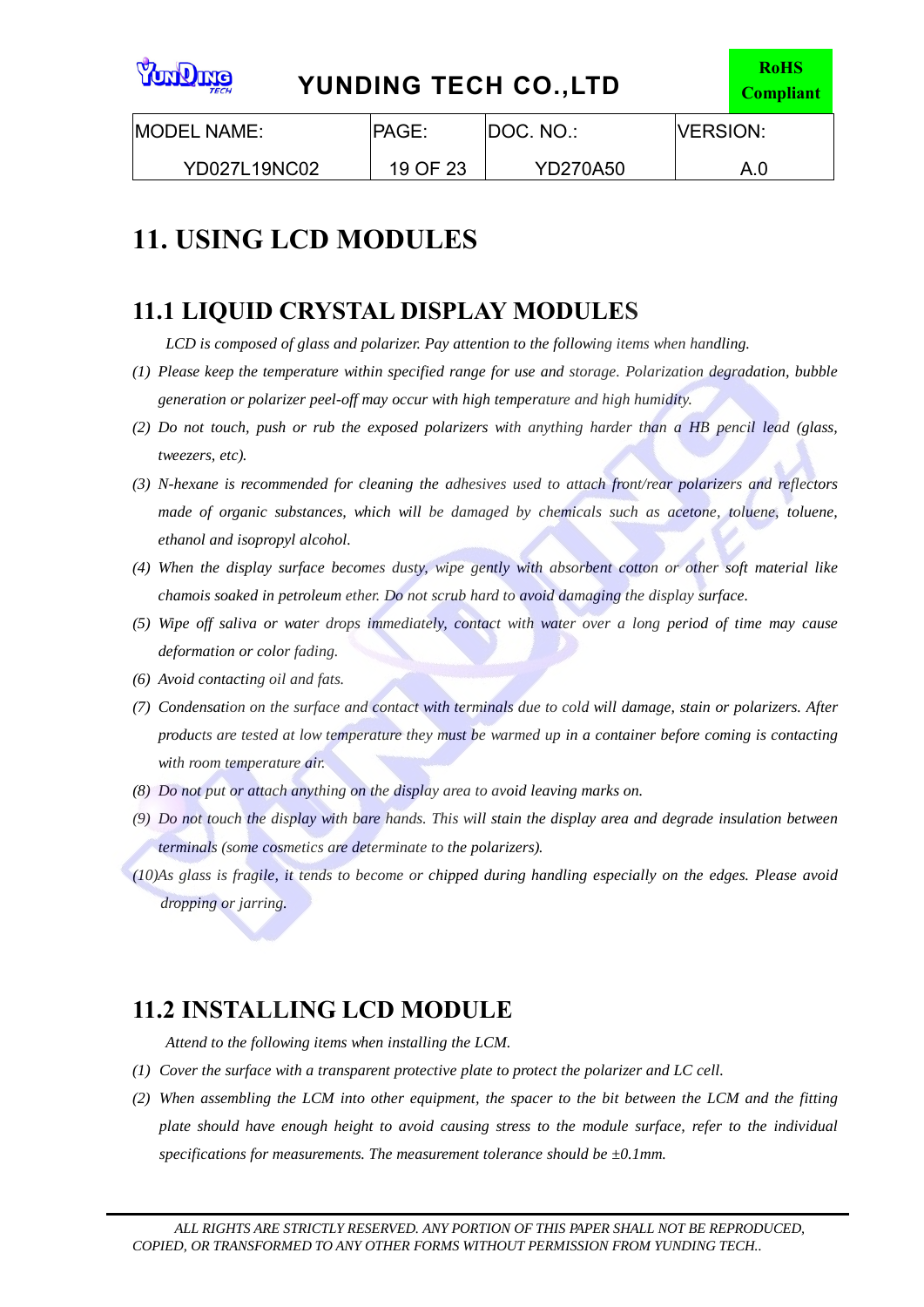| <b>emQraY</b><br>YUNDING TECH CO., LTD<br><b>TECH</b> |               |                 |                  |     |
|-------------------------------------------------------|---------------|-----------------|------------------|-----|
| <b>MODEL NAME:</b>                                    | <b>IPAGE:</b> | IDOC. NO.:      | <b>IVERSION:</b> |     |
| YD027L19NC02                                          | 20 OF 23      | <b>YD270A50</b> |                  | A.0 |

### **11.3 ELECTRO-STATIC DISCHARGE CONTROL**

*Since this module uses a CMOS LSI, the same careful attention should be paid for electrostatic discharge as for an ordinary CMOS IC.*

- *(1) Make certain that you are grounded when handing LCM.*
- *(2) Before removing LCM from its packing case or incorporating it into a set, be sure the module and your body have the same electric potential.*
- *(3) When soldering the terminal of LCM, make certain the AC power source for the soldering iron does not leak.*
- *(4) When using an electric screwdriver to attach LCM, the screwdriver should be of ground potentiality to minimize as much as possible any transmission of electromagnetic waves produced sparks coming from the commutator of the motor.*
- *(5) As far as possible, make the electric potential of your work clothes and that of the workbenches to the ground potential.*
- *(6) To reduce the generation of static electricity, be careful that the air in the work is not too dried. A relative humidity of 50%-60% is recommended.*

### **11.4 PRECAUTION FOR SOLDERING TO THE LCM**

*(1) Observe the following when soldering lead wire, connector cable and etc. to the LCM.*

 *-Soldering iron temperature: 280 ±10°C.*

 *-Soldering time: 3-4 sec.*

 *-Solder: eutectic solder.*

*If soldering flux is used, be sure to remove any remaining flux after finishing to soldering operation. (This does not apply in the case of a non-halogen type of flux.) It is recommended that you protect the LCD surface with a cover during soldering the prevent any damage due to flux spatters.*

- *(2) When soldering the electroluminescent panel and PC board, the panel and board should not be detached more than three times. This maximum number is determined by the temperature and time conditions mentioned above, though there may be some variance depending on the temperature of the soldering iron.*
- *(3) When removing the electroluminescent panel from the PC board, be sure the solder has completely melted, otherwise the soldered pad on the PC board could be damaged.*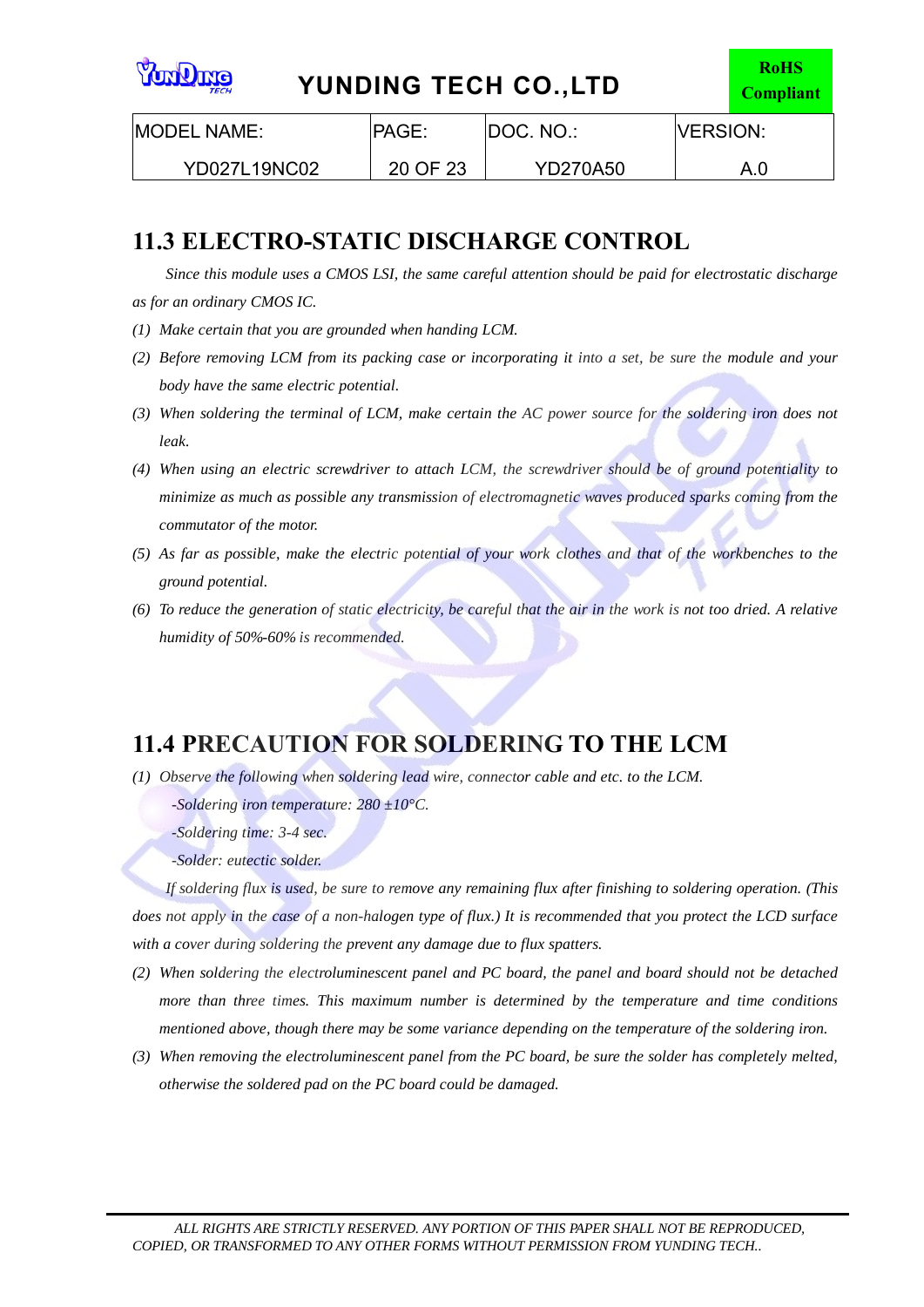| <b>SunQme</b><br><b>YUNDING TECH CO., LTD</b><br><b>TECH</b> |          |                 |                  |     |
|--------------------------------------------------------------|----------|-----------------|------------------|-----|
| <b>IMODEL NAME:</b>                                          | PAGE:    | IDOC. NO.:      | <b>IVERSION:</b> |     |
| <b>YD027L19NC02</b>                                          | 21 OF 23 | <b>YD270A50</b> |                  | A.0 |

### **11.5 PRECAUTIONS FOR OPERATION**

- *(1) Viewing angle varies with the change of liquid crystal driving voltage (Vo). Adjust Vo to show the best contrast.*
- *(2) Driving the LCD in the voltage above the limit will shorten its lifetime.*
- *(3) Response time is greatly delayed at temperature below the operating temperature range. However, this does not mean the LCD will be out of the order. It will recover when it returns to the specified temperature range.*
- *(4) If the display area is pushed hard during operation, the display will become abnormal. However, it will return to normal if it is turned off and then on.*
- *(5) Condensation on terminals can cause an electrochemical reaction disrupting the terminal circuit. Therefore, it must be used under the relative condition of 40°C, 50% RH.*
- *(6) When turning the power on, input each signal after the positive/negative voltage becomes stable.*

### **11.6 STORAGE**

*When storing LCDS as spares for some years, the following precaution are necessary.*

- *(1) Store them in a sealed polyethylene bag. If properly scaled, there is no need for desiccant.*
- *(2) Store them in a dark place. Do not expose to sunlight or fluorescent light, keep the temperature between 0°C and 35°C.*
- *(3) The polarizer surface should not come in contact with any other objects. (We advise you to store them in the container in which they were shipped.)*
- *(4) Environmental conditions:*

 *-Do not leave them for more than 168hrs. at 60 °C.*

 *-Should not be left for more than 48hrs. at –20 °C.*